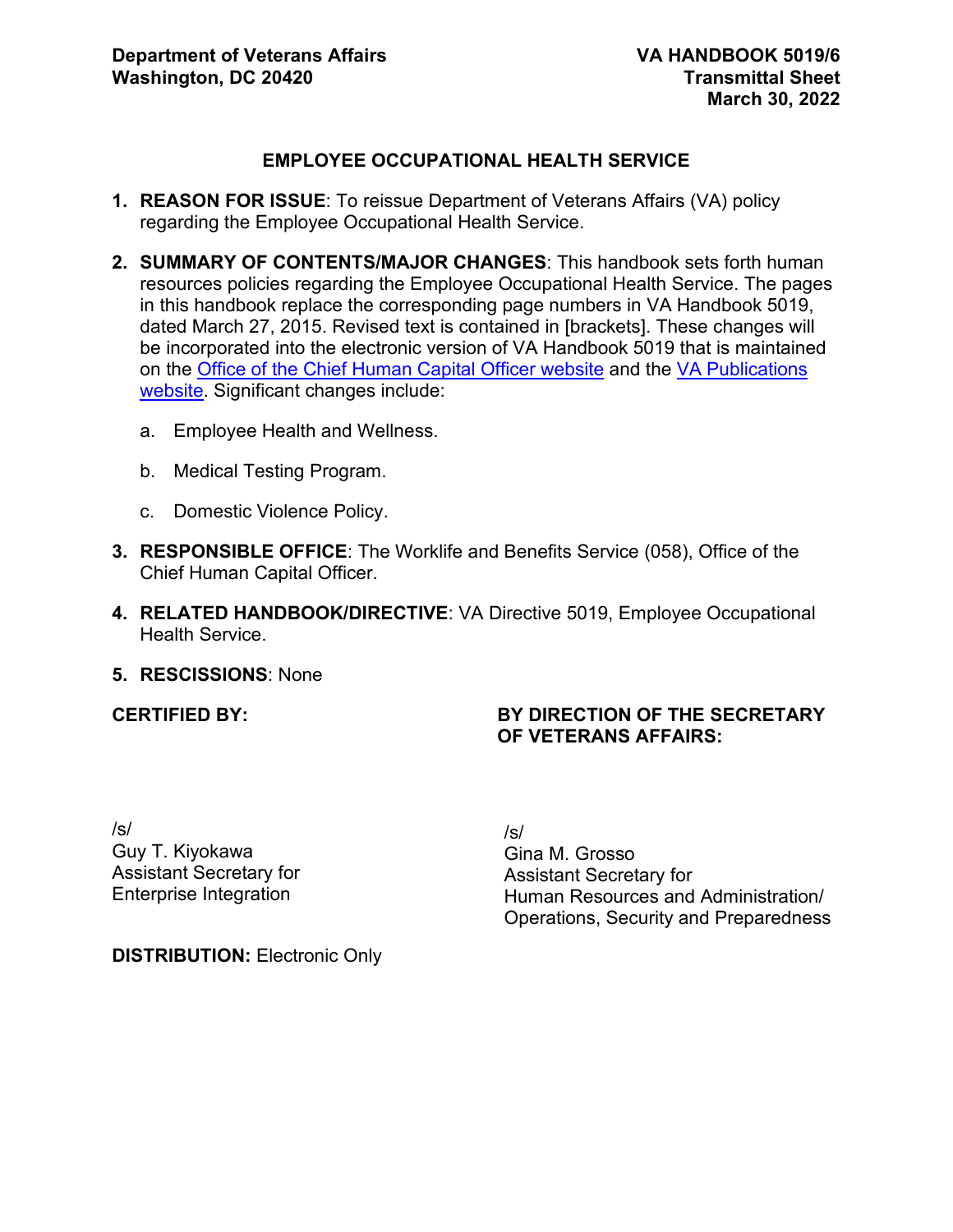# **EMPLOYEE OCCUPATIONAL HEALTH SERVICE**

# **PART I. GENERAL**

# **CONTENTS**

# **PARAGRAPH**

# **PAGE**

# **APPENDICES PAGE**

| I-A. EL<br>-IUIDILITT FUR JERVIULU |  |
|------------------------------------|--|
|------------------------------------|--|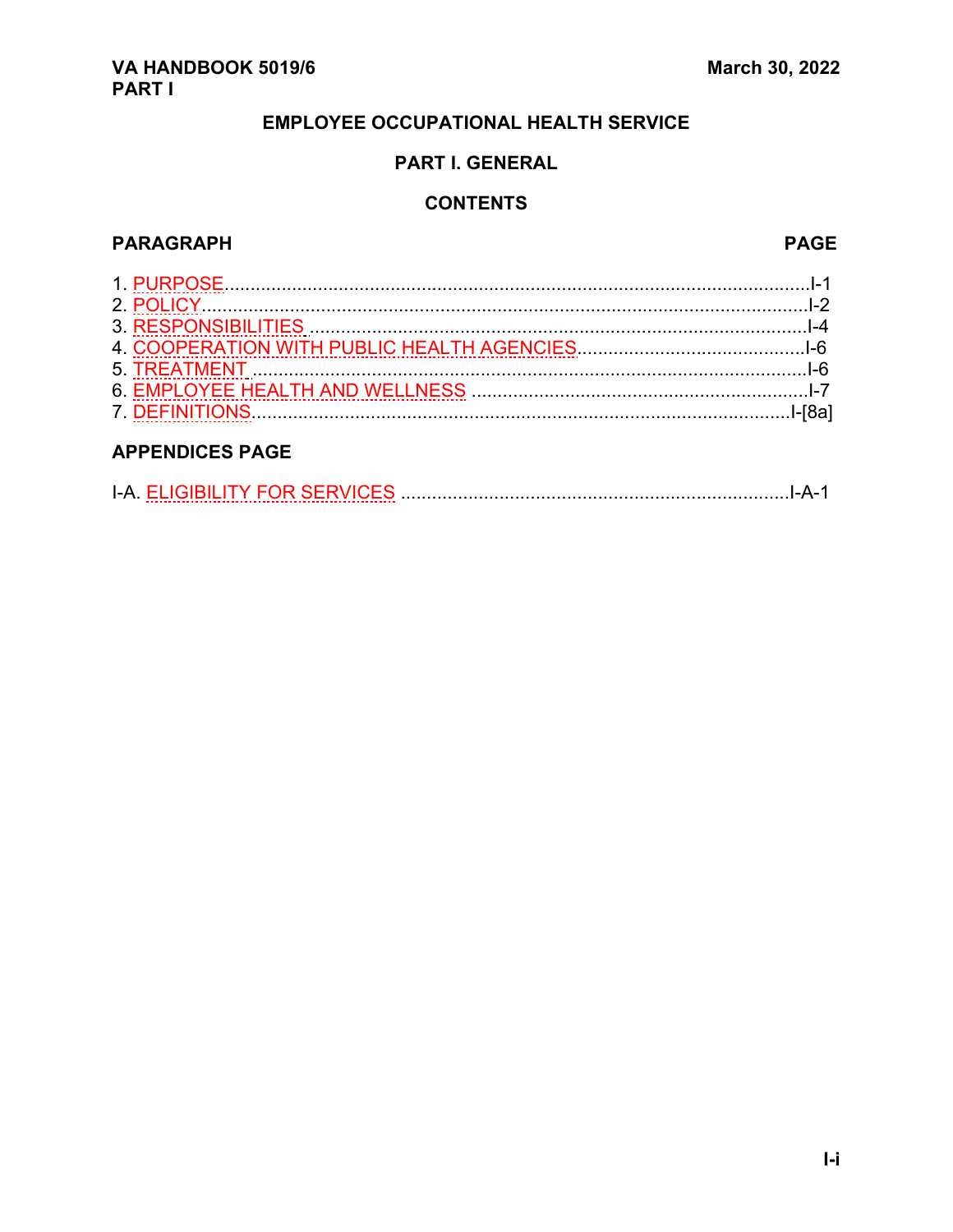through an inter-agency agreement. Such arrangements are authorized by the Economy Act, 31 U.S.C. 1535. Note that physical activities may be offered without special facilities. In addition to providing programs and fitness facilities, facilities may encourage an active lifestyle by issuing policies that support flexible work schedules and/or create environments that encourage active and healthy lifestyles such as providing showers, locker rooms, bike racks, running maps and healthy vending machine choices. Other exercise facilities may be provided through use of therapeutic pools or gyms initially constructed for patient care. Service agreements with Physical Medicine and Rehabilitation for use of gyms or therapeutic pools are necessary.

**(b) Individual Level Considerations.** Building exercise into each employee's daily pattern of living will provide the most robust approach to long-term exercise. Identifying willingness or interest in change represents a critical first step. The subsequent actions may involve purchasing small hand weights, providing stretching or yoga guidance and access and identifying aerobic opportunities. Common solutions are walking, bicycling, or running to work; creating an exercise group at home (walking, bicycling, etc.); or creating such group activities in the workplace at lunch. Facilities may support activities such as bicycling by providing bicycle lockers or racks.

#### **[(2)]Health and Wellness Activities**.

**(a) Use of flexible work schedules (FWS) and credit hours to permit recurring participation in self-care and other wellness activities.** Approval of a FWS is an alternative to employee requesting leave for time off during duty hours to work out or other physical fitness activities. VA policy, as outlined in VA Handbook 5011, Part II, Chapter 2, paragraph 12 (for Title 5 employees) and Part II, Chapter 3, Paragraph 6 (for Title 38 employees), currently allows flexible schedules (flexitour, modified flexitour and gliding) with the option to earn credit hours with supervisory approval. For example, an employee may use credit hours, subject to supervisory approval, in conjunction with their lunch break to work out in a gym or perform other fitness activities. [Gliding schedules](https://gcc01.safelinks.protection.outlook.com/?url=https%3A%2F%2Fwww.opm.gov%2Fpolicy-data-oversight%2Fpay-leave%2Freference-materials%2Fhandbooks%2Falternative-work-schedules%2F%23Gliding%2520Schedule&data=04%7C01%7C%7Ca4052ee956064144e57f08d8cdcbce74%7Ce95f1b23abaf45ee821db7ab251ab3bf%7C0%7C0%7C637485622508608179%7CUnknown%7CTWFpbGZsb3d8eyJWIjoiMC4wLjAwMDAiLCJQIjoiV2luMzIiLCJBTiI6Ik1haWwiLCJXVCI6Mn0%3D%7C1000&sdata=JkljWfzeqGoUY6s6F8f76G3KnBY9TEN9OlJ41cRVhwg%3D&reserved=0) may also allow for [flexible hours](https://gcc01.safelinks.protection.outlook.com/?url=https%3A%2F%2Fwww.opm.gov%2Fpolicy-data-oversight%2Fpay-leave%2Freference-materials%2Fhandbooks%2Falternative-work-schedules%2F%23Flexible%2520hours&data=04%7C01%7C%7Ca4052ee956064144e57f08d8cdcbce74%7Ce95f1b23abaf45ee821db7ab251ab3bf%7C0%7C0%7C637485622508618131%7CUnknown%7CTWFpbGZsb3d8eyJWIjoiMC4wLjAwMDAiLCJQIjoiV2luMzIiLCJBTiI6Ik1haWwiLCJXVCI6Mn0%3D%7C1000&sdata=m6H7zCJUzpNxKpltcV9rWVHghFRTAlp01iMmoc%2B3wf4%3D&reserved=0) at midday (during the lunch break) for fitness activities.

**(b) Excusing employees for agency sponsored self-care and wellness events, such as health fairs, wellness fairs, the VA2K, webinars, or other activities.** Employees may be excused from duty (on official duty status) for brief periods to participate in self-care or wellness activities sponsored or sanctioned by Veterans Affairs, VA Administrations, Staff Offices, or field facility heads. Excused absence is not an employee entitlement and requires prior supervisory approval. Employees may be authorized to participate in wellness events to support the health and wellbeing of the workforce to the extent possible while maintaining staffing levels necessary for the proper care and treatment of patients and other essential activities.]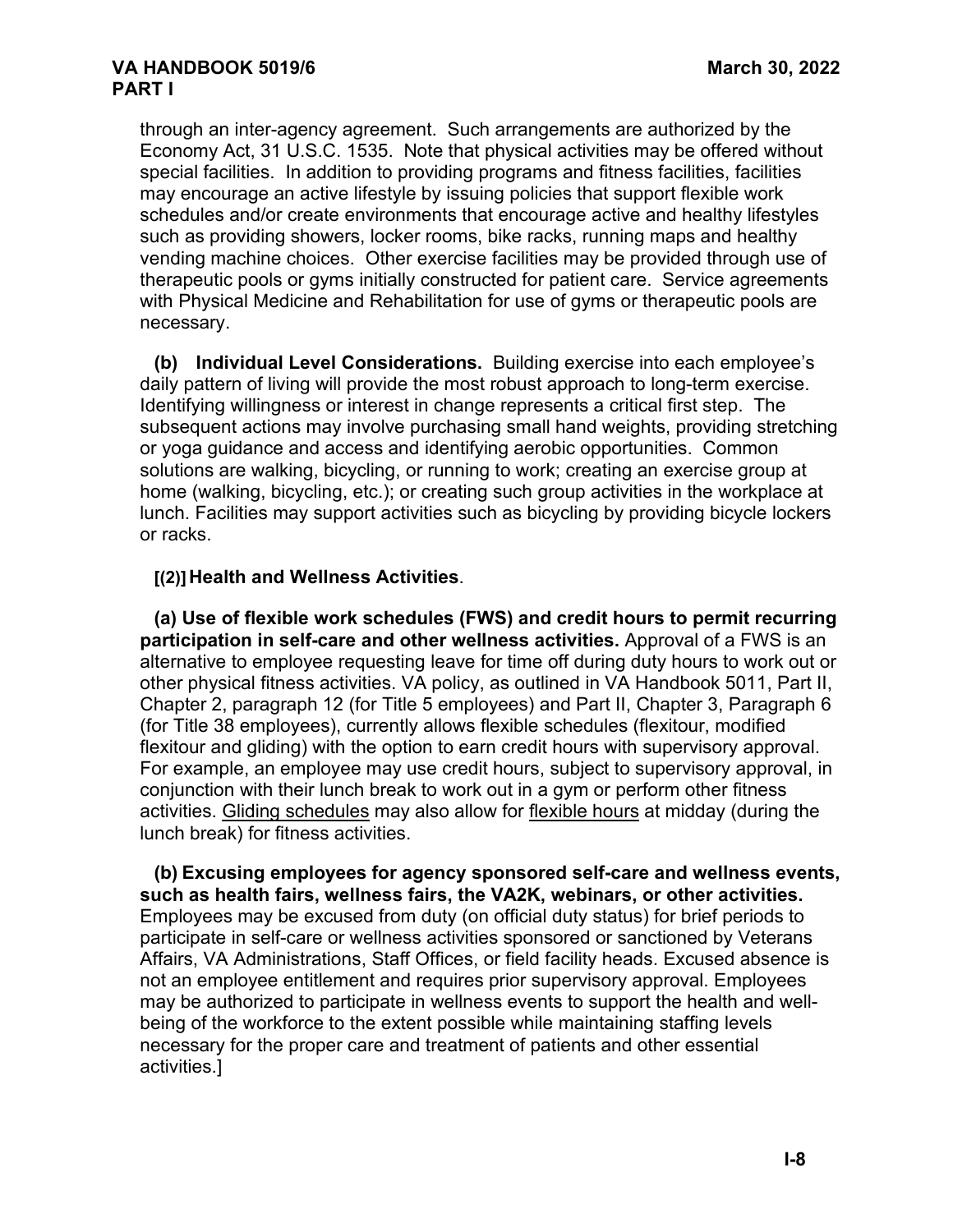### **[(3)]Diet and Nutrition**

**(a) Facility Level.** Working with food and nutrition services to ensure posted calories, low-fat and healthy foods and other local resources such as diet counseling may be useful.

**(b) Individual Level.** Building diet assessment and changes in eating habits into each employee's daily pattern of living will provide the most successful approach to long-term control. Identifying willingness/interest in change represents a critical first step.

**[(4)] Tobacco Cessation.** Tobacco cessation programs are considered preventive in nature and are authorized under 5 U.S.C. 7901(c) (4), which provides Federal agencies with the authority to use appropriated funds to pay the costs of tobacco cessation programs. Tobacco cessation programs should include individual and group counseling and a form of pharmacologic therapy such as nicotine replacement therapy.

**[(5)] Stress Management.** This should be addressed at an organizational and individual level. Stress management at an individual level can involve a stress assessment tool that can be part of a health risk appraisal or a standalone tool. Many facilities have developed other local initiatives including meditation rooms, group yoga sessions and mindfulness-based stress reduction classes. In general, meditation techniques have shown some benefit in reducing stress levels among employees at work. Employees presenting with psychosocial problems should be referred to facility Employee Assistance Program or their private provider.

#### **7. DEFINITIONS.**

a. **Employee.** For the purposes of this handbook, any individual duly appointed into a Federal position in the Department of Veterans Affairs either in the excepted or competitive Service, or individuals identified as defined in Appendix I-A of this part.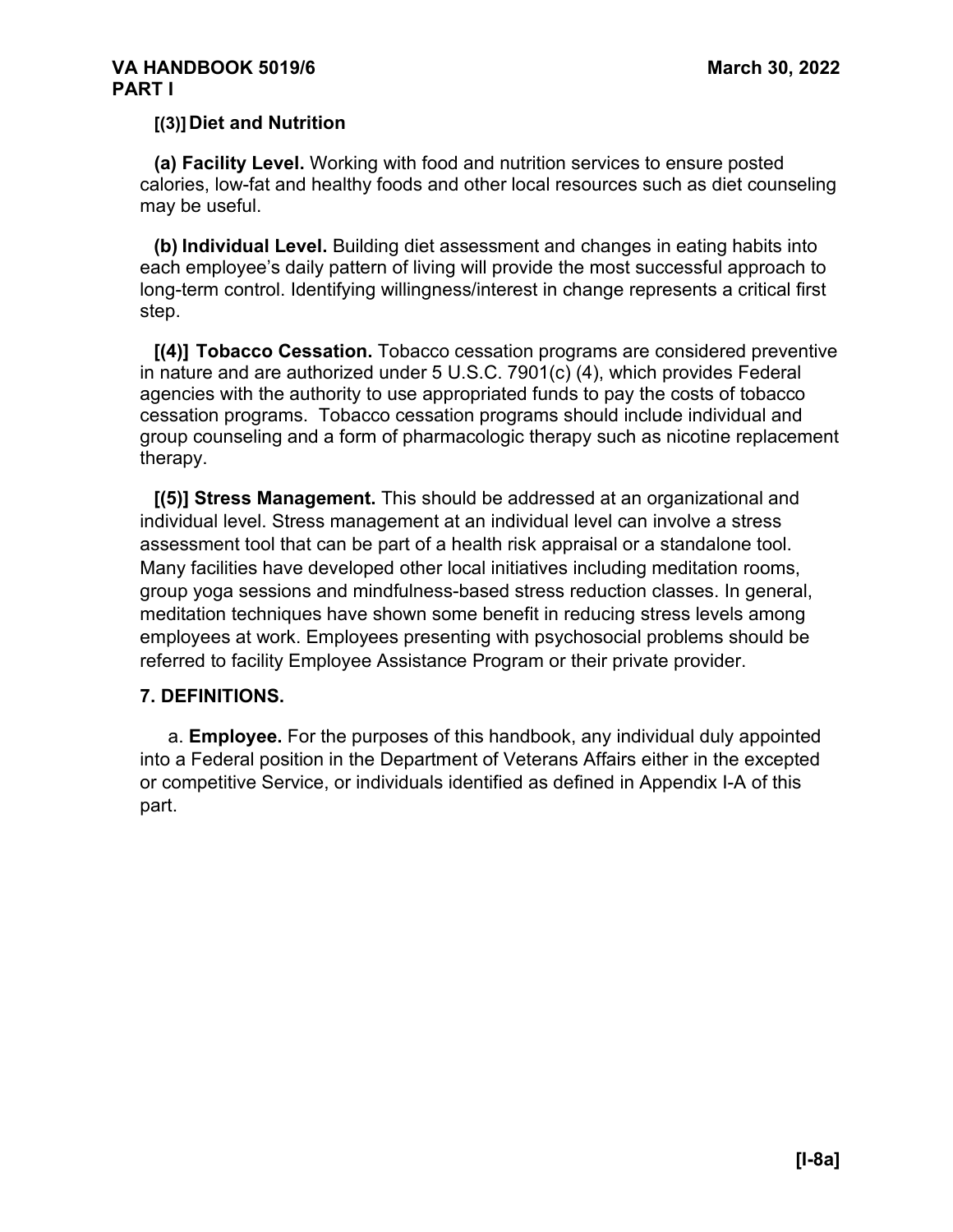# **EMPLOYEE OCCUPATIONAL HEALTH SERVICE**

#### **PART IV. HEALTH MAINTENANCE PROGRAMS, EXAMINATIONS AND VACCINATIONS**

### **CONTENTS**

# **PARAGRAPH PAGE**

| <b>APPENDICES</b>                | <b>PAGE</b> |
|----------------------------------|-------------|
| 4. MEDICAL SURVEILLANCE          |             |
| 3. INFECTIOUS DISEASE MANAGEMENT |             |
| 2 VACCINATIONS                   |             |
| 1. HEALTH MAINTENANCE PROGRAMS   |             |
|                                  |             |

| IV-A. SMOKING CESSASTION BENEFIT FOR VHA EMPLOYEES<br>.              |  |
|----------------------------------------------------------------------|--|
| IV-B. PRESCRIBING GUIDELINES FOR NICOTINE REPLACEMENT THERAPY IV-B-1 |  |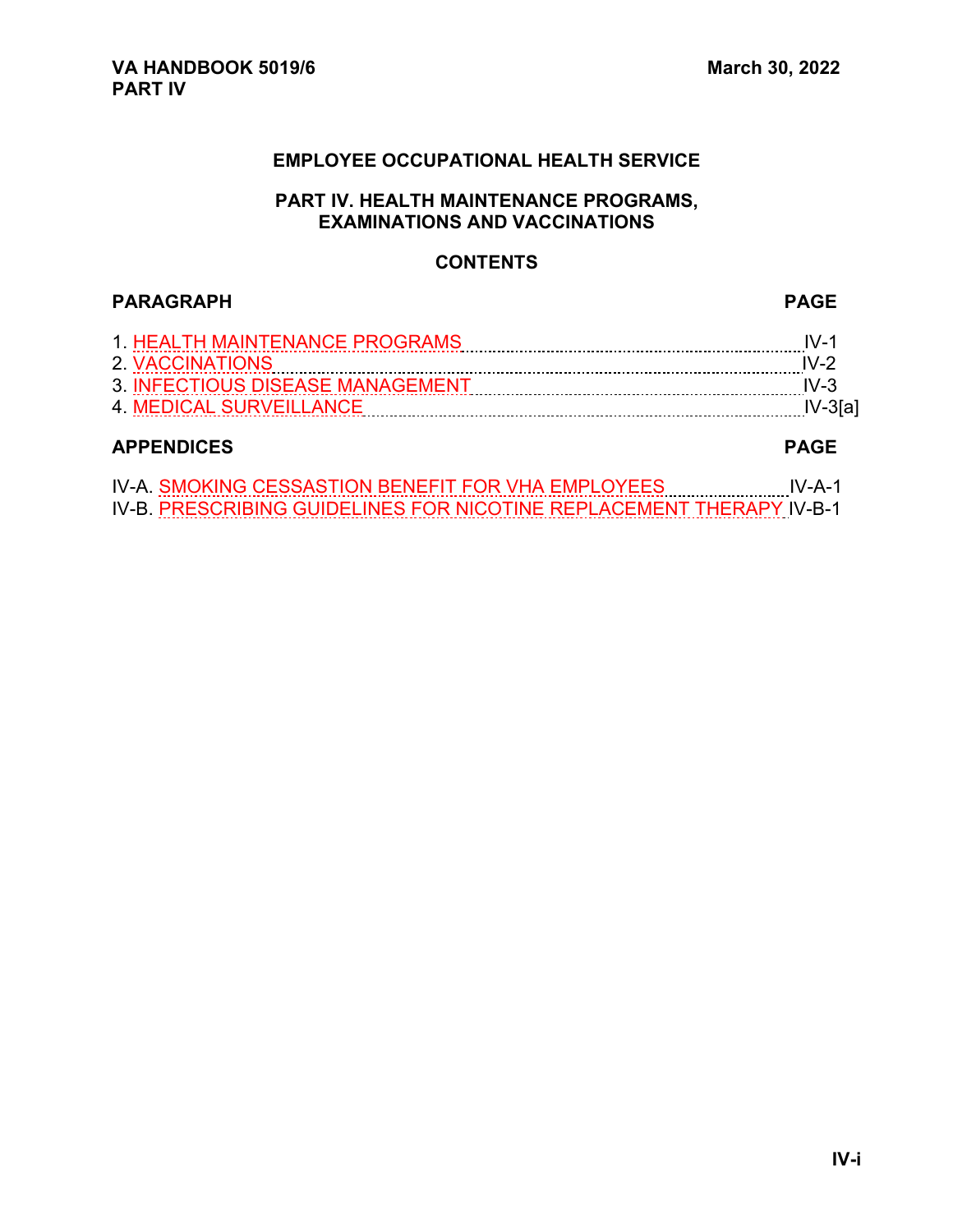(b) Some categories of patients, such as Homeless Program (Outreach) employees may require annual tuberculosis screening and tuberculosis surveillance even if the hospital as a whole is deemed to be at low risk.

(c) The EOH provider shall review all available tests and where applicable order a chest x-ray and review the results prior to commencement of duty.

(d) Pre-placement employees suspected of or found to have active tuberculosis will have their commencement of duty postponed until it is determined they are no longer infectious according to current CDC/ATS guidelines.

(e) Periodic tuberculosis surveillance will be conducted in accordance with current CDC recommendations.

**(4) Exposure to Tuberculosis.** Employees exposed to patients or other employees with active tuberculosis will undergo screening according to current CDC guidelines.

**(a)** If an employee develops a positive skin test or positive blood assay test or a change in his/her clinical condition suggestive of tuberculosis, current CDC guidelines shall be followed to rule out infectious tuberculosis.

**(b)** If any employee is identified with a change in their tuberculosis status, further planning shall be conducted in collaboration with infection control, infectious disease, hospital epidemiology and local Public Health agencies.

**(c)** Such cases of conversion are to be included on the OSHA log.

**(5) Records.** All employee records pertaining to tuberculosis, including all chest x-rays, shall be retained with the employee's EMF for the duration of the employment plus 30 years following the OSHA mandates on medical record retention.

#### **[b. Pandemic Infectious Disease Program**

**(1) Coverage/Scope.** This program applies to all VA employees.

(a) Facilities will conduct a risk assessment to determine the level of risk for the pandemic illness. They will implement the appropriate level of infectious disease surveillance with appropriate screening frequencies based on CDC guidance.

**(2) Screening**. Facilities will establish a screening program appropriate to the circumstances prior to employees' presence on-site.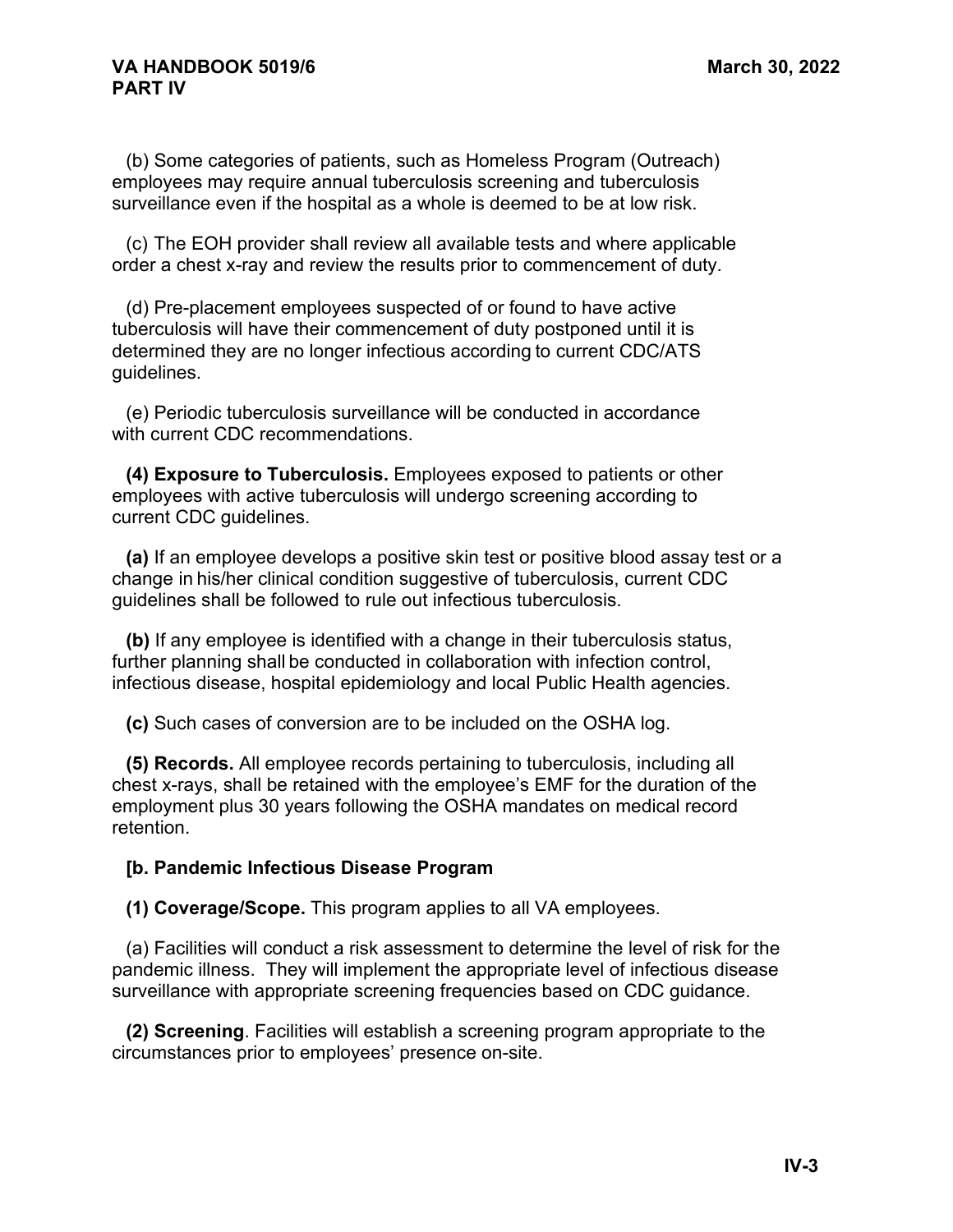(a) Periodic surveillance of an infectious disease will be conducted in accordance with current CDC recommendations.

**(3) Exposure to Infectious Disease.** Employees exposed to patients or other employees with a confirmed case of the pandemic illness will undergo screening according to current CDC guidelines.

(a) If an employee develops a positive test or a change in his/her clinical condition suggestive of the pandemic illness, current CDC guidelines shall be followed to rule out the infectious illness.

(b) If any employee is identified with a change in their infectious disease status, further planning shall be conducted in collaboration with infection control, infectious disease, hospital epidemiology and local Public Health agencies.

**(4) Records.** All employee records pertaining to infectious illness, including any tests ordered, shall be retained in the employee's EMF for the duration of employment plus 30 years following any OSHA mandates on medical record retention.]

#### **4. MEDICAL SURVEILLANCE**

a. All employees with potential exposure to hazardous conditions based on a risk assessment identified by the facility industrial hygienist/safety officers shall be included in a medical surveillance program. Those designations will trigger medical surveillance requirements, as defined in the OSHA standards, the National Institute of Occupational Safety and Health (NIOSH) standards, professional practice guidelines and other professional societies, such as American National Standards Institute.

b. The frequency and content of the medical surveillance evaluations depend on the specific agent.

c. Occupational Health Registered Nurses (RN) as other licensed healthcare professionals under the Respiratory Standard (29 CFR 1910.134b.10) may conduct respirator evaluations if it is within their scope of practice. They may clear workers for respiratory fit testing if there are no positive responses on the questionnaire. If there are positive responses to questions 1-8 of the questionnaire and when there is sufficient information to reach a reasonable and prudent nursing judgment related to the worker's ability to safely use a respirator without health limitations, RNs may clear workers for respirator fit testing for filtering face piece respirators (such as the N-95). If there is not sufficient information to reach the necessary judgement of the worker's ability to safely use a respirator without limitations, the worker must be referred to a licensed independent practitioner (LIP) for further evaluation.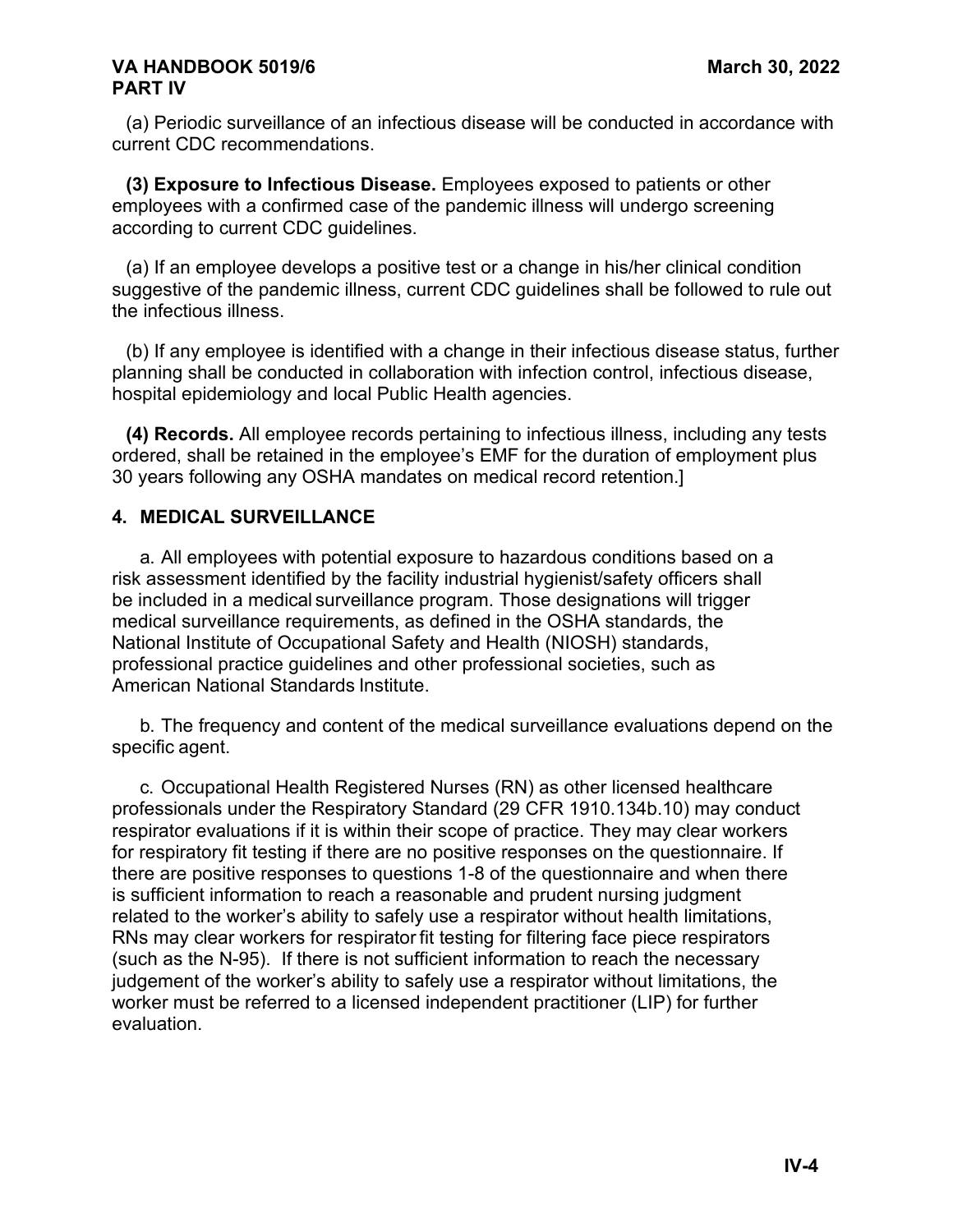### **OCCUPATIONAL HEALTH SERVICES**

# **PART VII. DOMESTIC VIOLENCE, SEXUAL ASSAULT AND STALKING IN THE WORKPLACE**

# **CONTENTS**

# **Table of Contents**

| [8.] RESPONSES TO [INDIVIDUALS WHO EXPERIENCE DV/IPV, SA OR STALKING] |  |
|-----------------------------------------------------------------------|--|
|                                                                       |  |
| [9.] RESPONSES TO EMPLOYEES CONCERNED ABOUT VIOLENCE VII-12           |  |
| [10.] RESPONSES TO EMPLOYEES WHO COMMIT VIOLENCE VII-12               |  |
|                                                                       |  |
| [12.] SAFETY PLAN, BUILDING SAFETY AND SECURITY SERVICES VII-13       |  |
|                                                                       |  |
| [14.] ADDRESSING COMPUTER TECHNOLOGY CONCERNS VII-15                  |  |
|                                                                       |  |
|                                                                       |  |
|                                                                       |  |

#### **APPENDICES**

|  |  | VII-A [COMPONENTS OF A WORKPLACE SAFETY PLAN] VII-[A]-1 |
|--|--|---------------------------------------------------------|
|  |  |                                                         |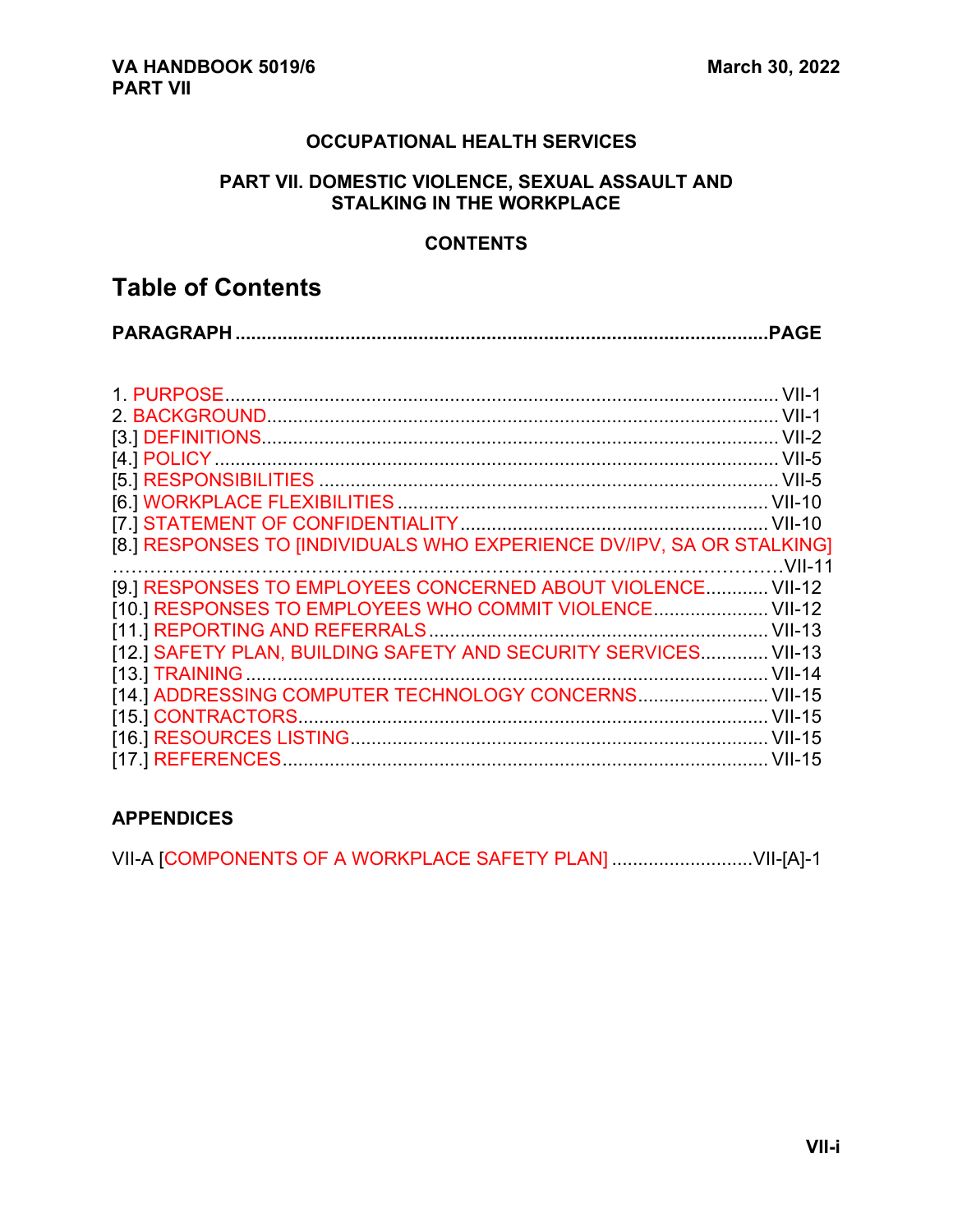#### **PART VII. DOMESTIC VIOLENCE, SEXUAL ASSAULT AND STALKING IN THE WORKPLACE**

**1. PURPOSE.** [The purpose is to provide] procedures to address employees [experiencing] domestic violence/intimate partner violence (DV/IPV), sexual assault (SA) and stalking in the workplace.

#### **2. BACKGROUND.**

a. DV/IPV, SA and stalking are serious problems that can affect individuals, families, communities and workplaces. These problems affect people of all backgrounds, regardless of race, income, religion, sexual orientation, gender identity, age, disability, etc. Domestic violence (DV) refers broadly to any violence that occurs in [and outside] the home. The term "intimate partner violence" (IPV) describes physical, sexual, or psychological harm or stalking behavior by a current or former partner that occurs on a continuum of frequency and severity ranging from emotional abuse to chronic severe battering or even death. It can occur in heterosexual or same-sex relationships and does not require sexual intimacy or cohabitation. Sexual assault includes any sexual act or behavior that is perpetrated when someone does not or cannot consent. Stalking occurs when a person frequently or continuously contacts, follows, talks to, or sends things to another person when the recipient wishes the behavior to stop.

b. This handbook approaches DV/IPV with a recognition that [while violence is not tolerated or acceptable,] the use or experience of violence does not define the individual. As such, VA has adopted person-first language using terms such as "individuals who use violence" rather than "abuser" or "batterer" and "individuals who experience violence" rather than "victim" or "survivor."

c. DV/IPV, SA and stalking may cause emotional trauma and physical injury. In addition, the social stigma associated with these problems and the reality that many individuals experiencing these problems often have an on-going relationship with the offender can make it more difficult for individuals who are experiencing these problems to report. Individuals often continue to be in danger after reaching out for help, reporting the crime, during the investigation process and during prosecution of the cases. As a result, appropriate responses in these cases can save lives, prevent future violence and promote recovery.

d. The effects of DV/IPV, SA and stalking may affect the workplace in numerous ways, introducing significant costs and safety concerns in the workplace. VA will promote the health and safety of its employees by acting to prevent DV/IPV, SA and stalking within the workplace and by providing support and assistance to employees whose working lives are affected by such violence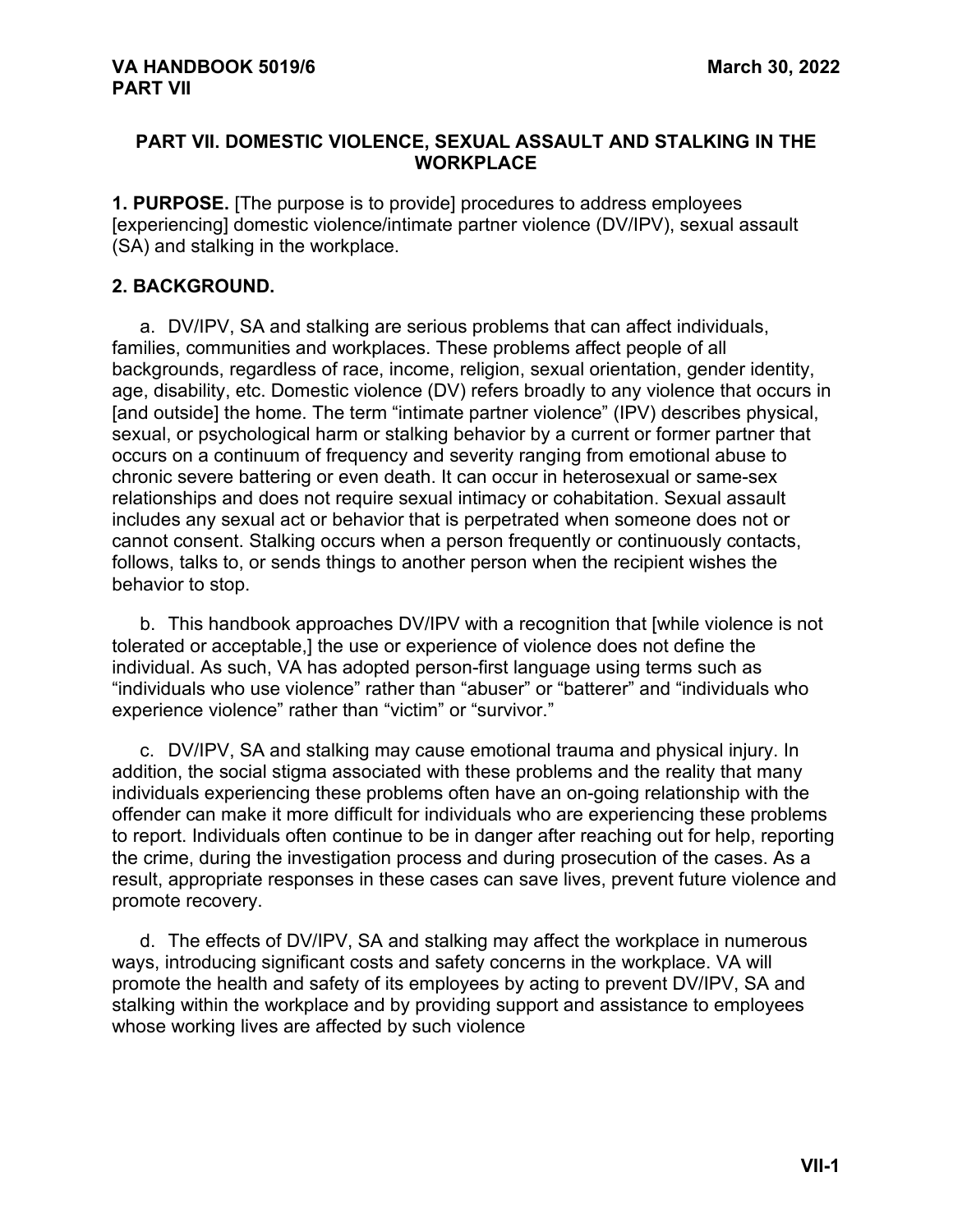### **3. DEFINITIONS.**

[a.] **Domestic Violence (DV).** A pattern of coercive behavior, including acts or threatened acts, that are used to gain power and control over a current or former spouse, family member, current or former intimate partner, current or former dating partner, or person with whom the individual who uses violence shares a child in common. [] Domestic violence can occur in any relationship, regardless of socioeconomic status, education level, cultural background, age, gender, race, ethnicity, sexual orientation, gender identity, or religion. Domestic violence can occur in heterosexual and same-sex intimate relationships, including marital, cohabiting, or dating relationships that are not dependent on the existence of a sexual relationship. [The definition of DV covers other subsets of violence, defined below, including physical violence, psychological/emotional violence, sexual assault, sexual violence, stalking and threats.]

[b.] **Domestic Violence/Intimate Partner Violence, Sexual Assault and Stalking Incident Response Team.** A facility-level interdisciplinary committee whose primary charge is to develop an effective, confidential and accessible way for employees to report DV/IPV, SA, or stalking incidents or concerns.

[c.] **Employee.** For the purposes of this part, an employee is defined as any person appointed by VA. This does not include employees of private contractors hired by VA. For the purposes of this policy, the term employee includes detailees and volunteers working at the VA. [ ]

[d.] **Employer.** For the purposes of this part, VA is the employer.

[e.]**Individual Who Experiences Domestic Violence.** An individual who is the recipient of violent behavior, either in the present or past. Violent behavior can include intimate partner violence, sexual assault and/or stalking behavior. Traditionally referred to as victim or survivor.

[f.] **Individual Who Uses Domestic Violence.** An individual who uses or threatens to use violence, either in the present or past tense. Traditionally referred to as batterer, abuser, or perpetrator.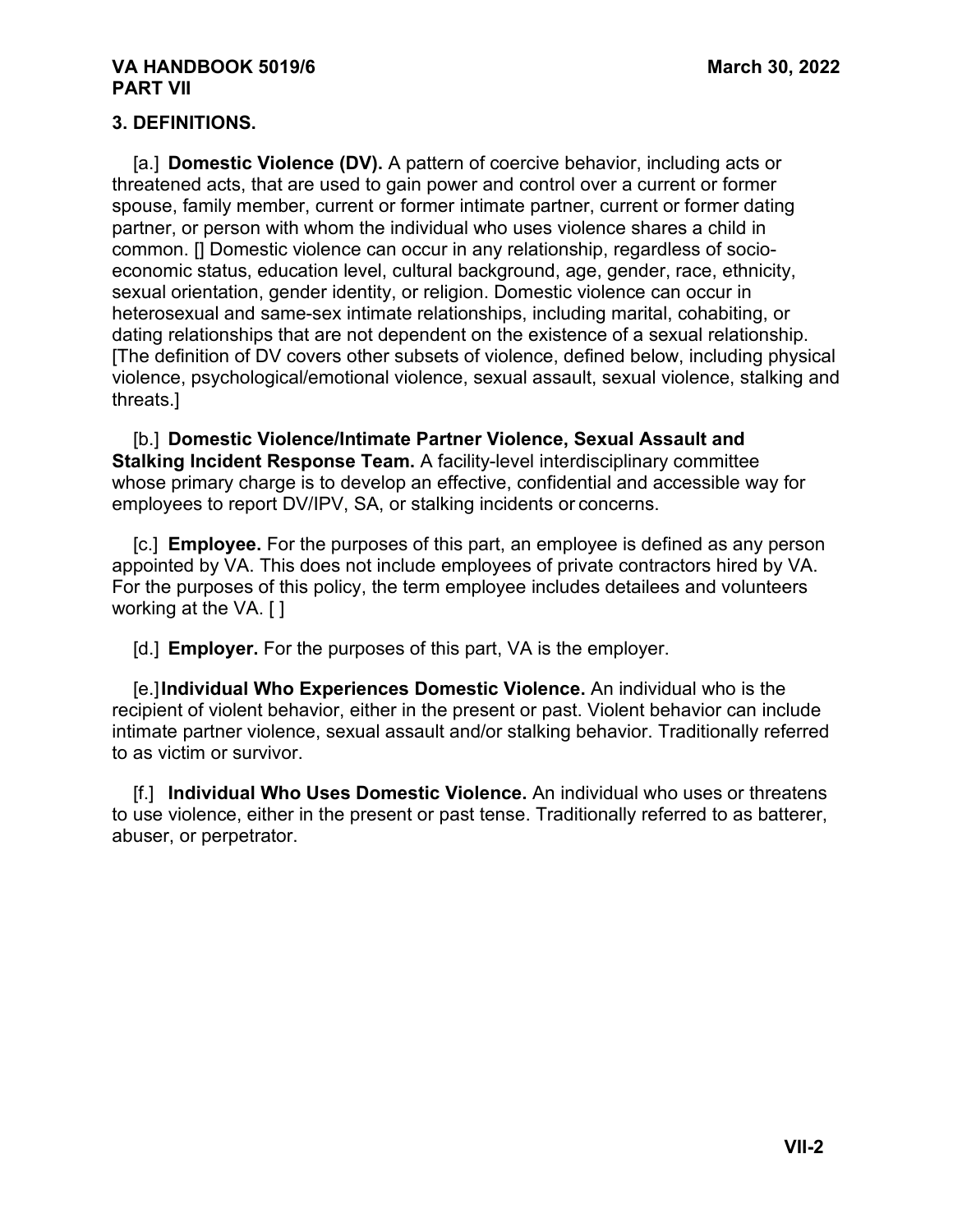[g.] **Interpersonal Violence.** The intentional use of violence, threatened or actual, that results in or has a high likelihood of resulting in death, injury, or psychological harm, maldevelopment, or deprivation.

[h.]**Intimate Partner Violence (IPV).** Physical, sexual, or psychological harm or stalking behavior by a current or former partner that occurs on a continuum of frequency and severity ranging from emotional abuse to chronic, severe battering or even death. It can occur in heterosexual or same-sex relationships and does not require sexual intimacy or cohabitation. [This is a form of domestic violence.]

[i.] **Physical Violence.** The intentional use of physical force with the potential for causing death, disability, injury, or harm. Physical violence includes, but is not limited to, scratching; pushing; shoving; throwing; grabbing, biting choking; shaking; slapping; punching; burning; use of weapon; and use of restraints or one's body, size, or strength against another person.

[j.] **Protective or Restraining Order.** Individuals who have experienced violence may obtain a protective order, sometimes called a restraining order, a stay-away order, a no-abuse order, or a peace order, from a court to protect them from a perpetrator. Such an order also may establish custody and visitation guidelines and provide for forms of economic security, like rent or mortgage payments, which last for the duration of the order. Protective orders may also be issued in criminal cases as a condition of probation or condition of release, particularly in a domestic violence, sexual assault or stalking related crime.

[k.]**Psychological/Emotional Violence.** Involves trauma to one's partner caused by acts, threats of acts, or coercive tactics. Psychological/emotional aggression can include, but is not limited to, humiliating one's partner, controlling what one's partner can and cannot do, withholding information from one's partner, deliberately doing something to make one's partner feel diminished or embarrassed, isolating one's partner from friends and family, denying one's partner access to money or basic resources.

[l.] **Sexual Assault (SA).** Various behaviors, including but not limited to, a completed nonconsensual sex act (e.g., rape, sodomy, child molestation), an attempted nonconsensual sex act, abusive sexual contact ([e.g.]., unwanted touching) and noncontact sexual abuse (e.g., threatened sexual violence, exhibitionism, verbal harassment). Sexual assault includes any sexual act or behavior that is perpetrated when someone does not or cannot consent. Sexual assault may occur between people who know each other, such as co-workers or supervisors; individuals who are dating or married to each other, or parties that are unknown to each other. Lack of consent should be inferred when an individual uses force, harassment, threat of force, threat of adverse personnel or disciplinary action, or other coercion to engage in sexual behavior, or when the [intended party] is asleep, incapacitated, unconscious, or physically or legally incapable of consent.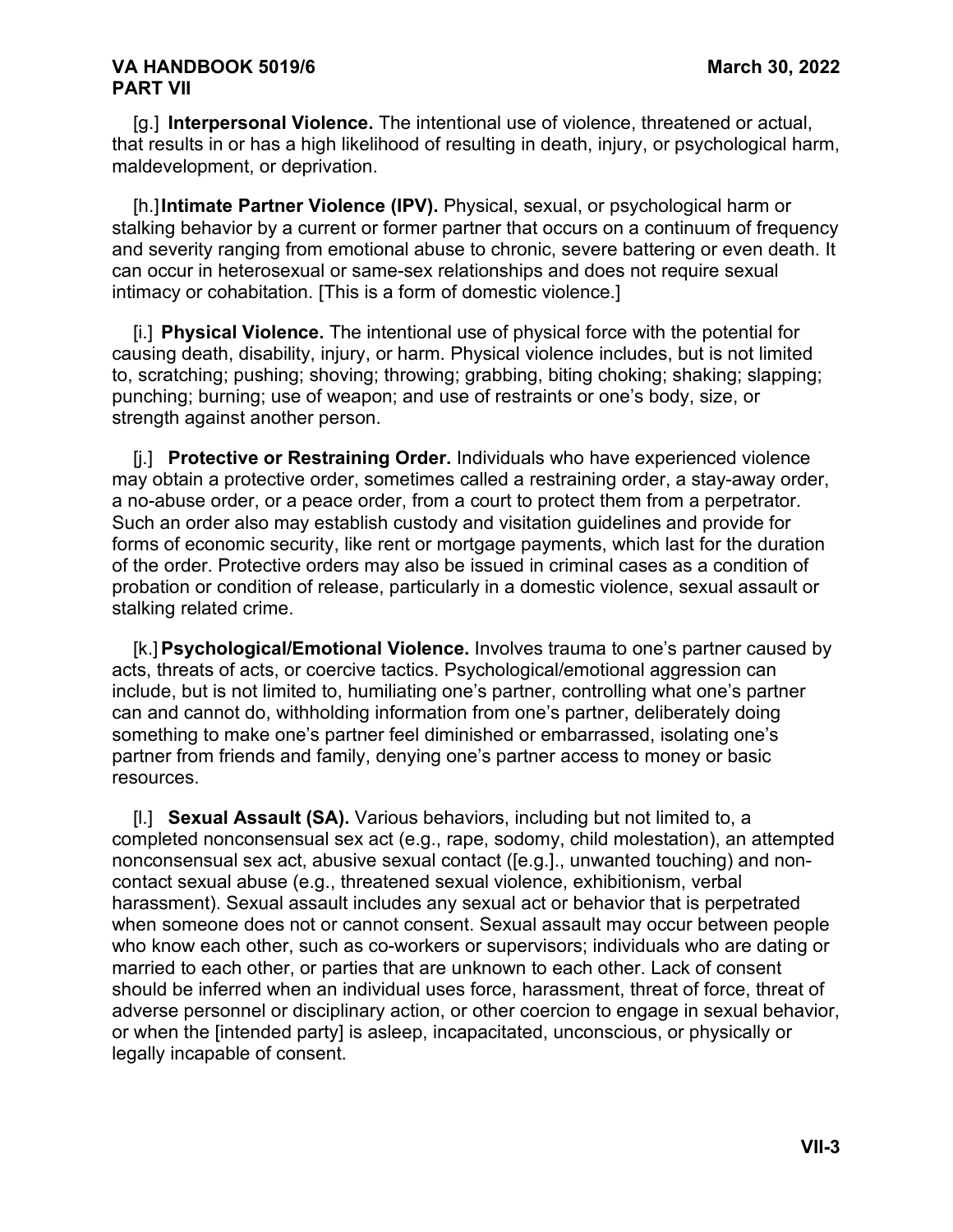[m.] **Sexual Violence.** There are three categories of sexual violence: 1) use of physical force to compel a person to engage in sexual acts against his or her will, whether or not the act is completed; 2) attempted or completed sex[ual] act involving a person who is unable to understand the nature or condition of the act, to decline participation, or to communicate unwillingness to engage in the sexual act, e.g., because of illness, disability, or the influence of alcohol or other drugs, or because of intimidation or pressure; and 3) abusive sexual contact.

[n.] **Stalking.** Refers to repeated, unsolicited and unwanted contact or monitoring either in person or via communication media such as phone, internet, email, social media, camera, or video. It may also include harassing or threatening behavior that an individual engages in repeatedly, such as following a person, appearing at a person's home or place of business, making harassing phone calls, leaving written messages or objects, or vandalizing a person's property.

[o.]**Threats.** The use of words, gestures, weapons, or other means to communicate the intent to cause harm.

# $\lbrack$

[p.]**Workplace.** An employee's official duty station or alternative work location that is associated with the employee's established tour of duty (working hours). The employee is considered to be in the workplace while in or utilizing the resources of the employer, including but not limited to, facilities, work sites, equipment, or vehicles, or while on work related travel.

[q.]**Workplace Related Incidents.** Acts, attempted acts, or threatened acts of domestic violence, sexual assault and[/or] stalking by or against employees and/or against employees' families or property, that occur in the workplace or that occur outside the workplace but have an impact on the workplace.

[r.] **Workplace Safety Plan**. A strategy developed in collaboration with a[n individual who experiences DV in the workplace] to implement workplace safety options, including but not limited to, handling of court protection orders, procedures for alerting [law enforcement or] security personnel, temporary or permanent adjustments to work schedules and locations, changes in parking spots and requests for escorts to and from workplace facilities. [Refer to Appendix A, Components of a Workplace Safety Plan.]

[s.] **Workplace Violence.** Workplace violence ranges from offensive or threatening language to homicide. The National Institute for Occupational Safety and Health (NIOSH) defines workplace violence as violent acts (including physical assaults and threats of assaults) directed toward persons at work or on duty. Examples of violence include the following: threats (expressions of intent to cause harm, including verbal threats, threatening body language and written threats); physical assaults (attacks ranging from slapping and beating to rape, homicide and the use of weapons such as firearms, bombs, or knives); and muggings (aggravated assaults, usually conducted by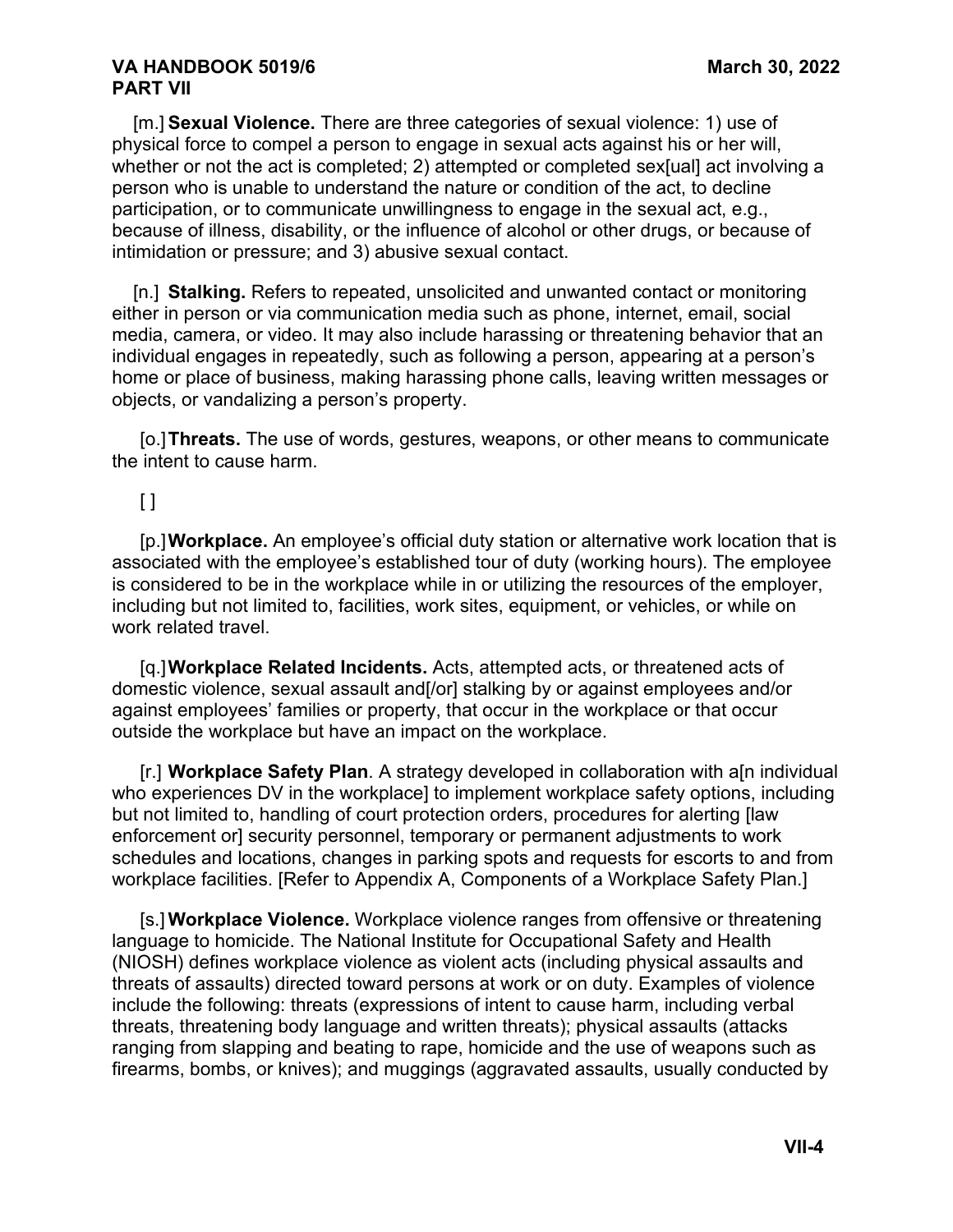surprise and with intent to rob).

**4. POLICY.** It is the policy of VA:

a. To enhance workplace awareness and capacity to create a supportive, safe work environment for individuals who [experience] violence and [for] their fellow employees.

b. To institutionalize responsive policies and procedures to assist [an individual who experiences DV] including the provision of training on this policy to employees and management.

c. To provide immediate assistance to individuals who are experiencing violence, especially information on referrals to community resources. The VA is committed to making supportive resources available to employees who disclose incidents of DV/IPV, SA and stalking through supervisors, designated persons in human resources offices, or other persons designated by the Department, building safety/security and the Employee Assistance Program (EAP).

d. To provide assistance to and/or take disciplinary [or criminal] action[, as appropriate,] against employees who have committed acts of [domestic violence] in the workplace.

**5. RESPONSIBILITIES.** Preventing and responding to actual or potential incidents of DV/IPV, SA, or stalking in the workplace is a responsibility of every VA employee. NOTE: *38 CFR 1.204 requires any serious crime (e.g. homicide, armed robbery, rape and aggravated assault) committed against a person on VA premises to be reported to the Office of the Inspector General (OIG)*.

a. **Under Secretaries, Assistant Secretaries, Other Key Officials, Deputy Assistant Secretaries and field facility Directors.** Under Secretaries, Assistant Secretaries, Other Key Officials, Deputy Assistant Secretaries and field facility Directors are responsible for the implementation of this policy within the organizations over which they have jurisdiction. These officials will:

(1) Assign responsibility to a primary point of contact (POC) within their Administration, Staff Office or facility for policy implementation, monitoring, evaluating and reporting on progress. [ ]

(2) Establish a local DV/IPV, SA and Stalking Incident Response Team to develop reporting procedures that provide an effective, confidential and accessible way for employees to report incidents and concerns. Team members will be trained on addressing the needs of individuals experiencing domestic violence. At a minimum, the team should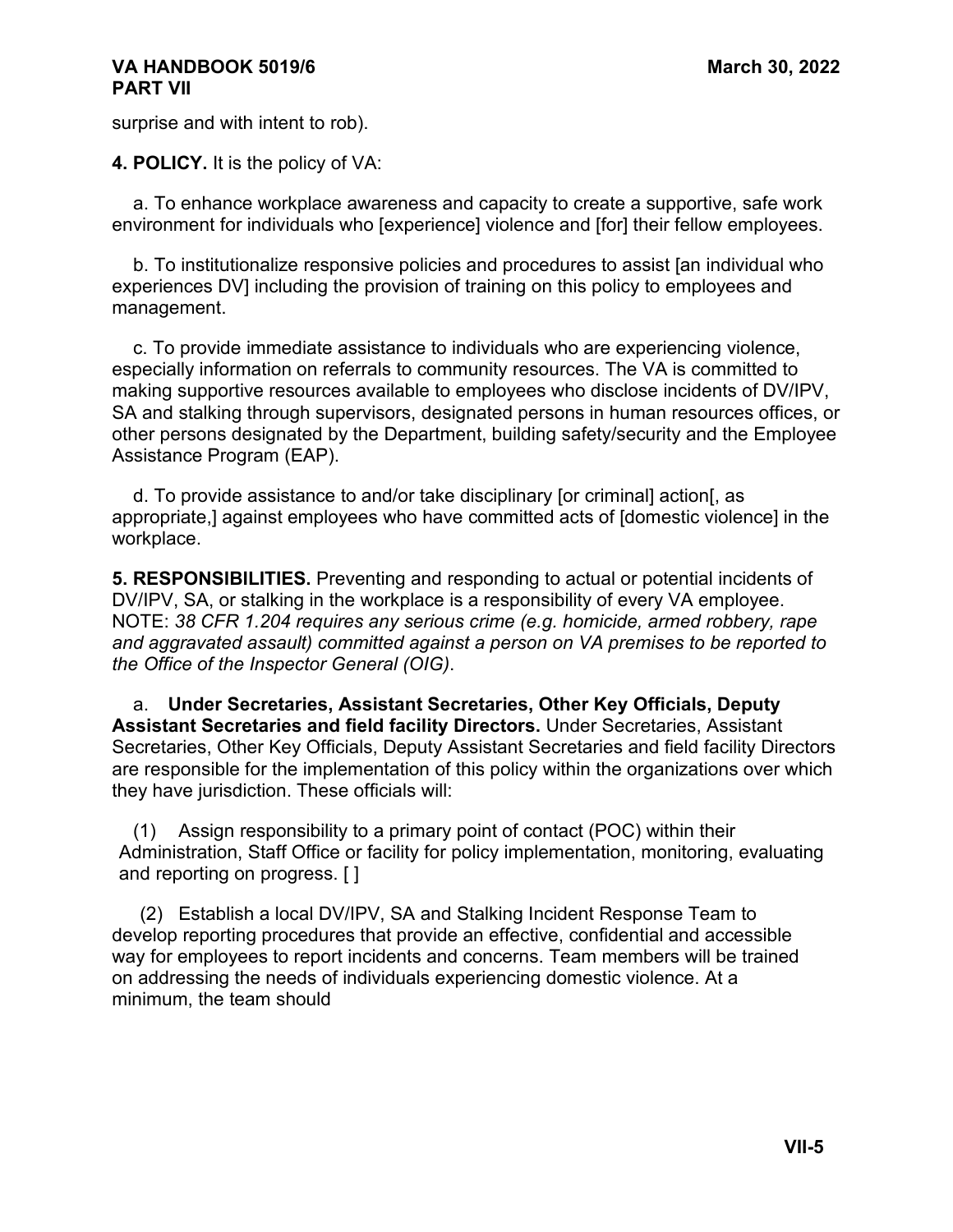include representatives from VA Police, human resources, occupational health, [and] labor partners []. Facilities shall develop plans that specify who should respond to incidents depending on the nature of the offense. []

b. **Managers and Supervisors.** Managers and supervisors will:

(1) Participate in training on DV/IPV, SA and stalking. The "Domestic Violence/Intimate Partner Violence (DV/IPV), Sexual Assault (SA), Stalking in the Workplace" TMS course# 3940800, offered in the Talent Management System (TMS) satisfies this requirement.

(2) Maintain confidentiality and be responsive when an employee who is experiencing domestic violence asks for help. Immediately contact the human resources staff, [VA Police and/or appropriate security office] for assistance;

(3) Be aware of physical or behavioral changes in employees and consult the human resources staff, [VA Police and/or appropriate security office] and/or EAP for advice. [Additionally, supervisors can refer employees to EAP.] Do not attempt to diagnose the employee;

(4) Work with the employee, human resources staff, [] EAP, [VA Police and/or security office and Stalking Incident Response Team], as appropriate, to assess the need for and to assist with developing a workplace safety plan, [determining if employees, or the workplace are at risk and taking appropriate measures to secure the workplace and providing protection as appropriate.]

 $\Box$ 

[(5)] In consultation with human resources staff, adjust employee's work schedule and/or grant leave if the employee needs to take time off for medical [and/or] legal assistance, court appearances, counseling, relocation, or to make other necessary arrangements to create a safe situation;

[(6)] At the employee's request, maintain communication with the employee during the employee's absence; and maintain confidentiality regarding the employee's whereabouts;

[(7)] After consultation with human resources staff, take any appropriate corrective disciplinary [or criminal] action against employees who: misuse VA resources to perpetrate DV/IPV, SA and/or stalking in the workplace or while conducting VA business; or are arrested, convicted or issued a permanent injunction as a result of DV/IPV, SA and/or stalking [in the workplace] where the employee's actions prevent, or impact the employee's ability to perform the duties of his/her position;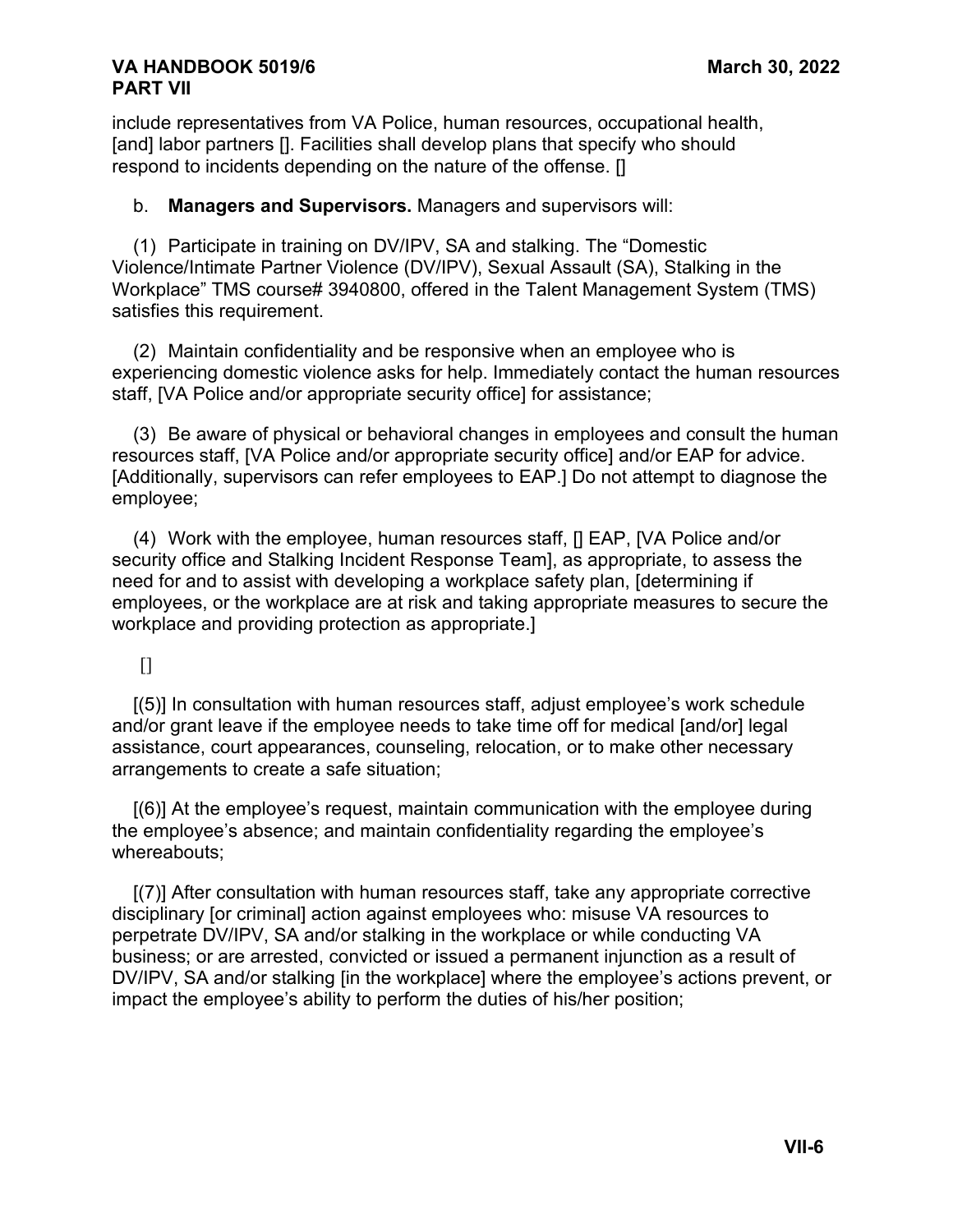[(8)] In consultation with VA Police and/or appropriate security and law enforcement, honor all civil protection or restraining orders on behalf of VA.

[(9)][Report incidents of DV/IPV, SA and/or stalking in the workplace. These incidents should be reported to VA police unless otherwise directed at the local facility level.]

**c. Office of [the Chief Human Capital Officer (OCHCO)] Worklife and Benefits Service.** The Worklife and Benefits Service will:

 $\lceil$   $\rceil$ 

[(1)]Provide advice and guidance to [human resources officials regarding [the DV/IPV, SA and stalking in the workplace policy].

[(2) In collaboration with appropriate Staff and Administrative offices, review and provide necessary updates to the DV/IPV, SA and stalking in the workplace policy, including evaluating program effectiveness.

(3) Work with the VA Learning Officer, or appropriate official(s), to ensure DV/IPV, SA and stalking training is available.]

# $\lbrack$

**d. Human Resources Officers.** Local Human Resources Offices will:

(1) Participate in DV/IPV, SA and stalking training for VA supervisors and employees;

(2) Participate on the local DV/IPV, SA and Stalking Incident Response Team;

(3) Provide technical expertise and consultation to help supervisors determine what course of administrative action is most appropriate in a specific DV/IPV, SA and/or stalking incident [in the workplace];

(4) Be a resource to employees, managers and supervisors in addressing DV/IPV, SA and/or stalking situations. This includes working with employees, the [VA Police and/or appropriate security office], the Office of General Counsel (OGC), EAP, local law enforcement and community domestic violence programs, if necessary, [] to minimize the risk to the individual experiencing violence, other employees and VA customers;

(5) Work with supervisors and managers to grant leave, adjust work schedules, [authorize telework], or attempt to find continued employment for employees who [experience domestic violence in the workplace, [to the greatest extent] possible;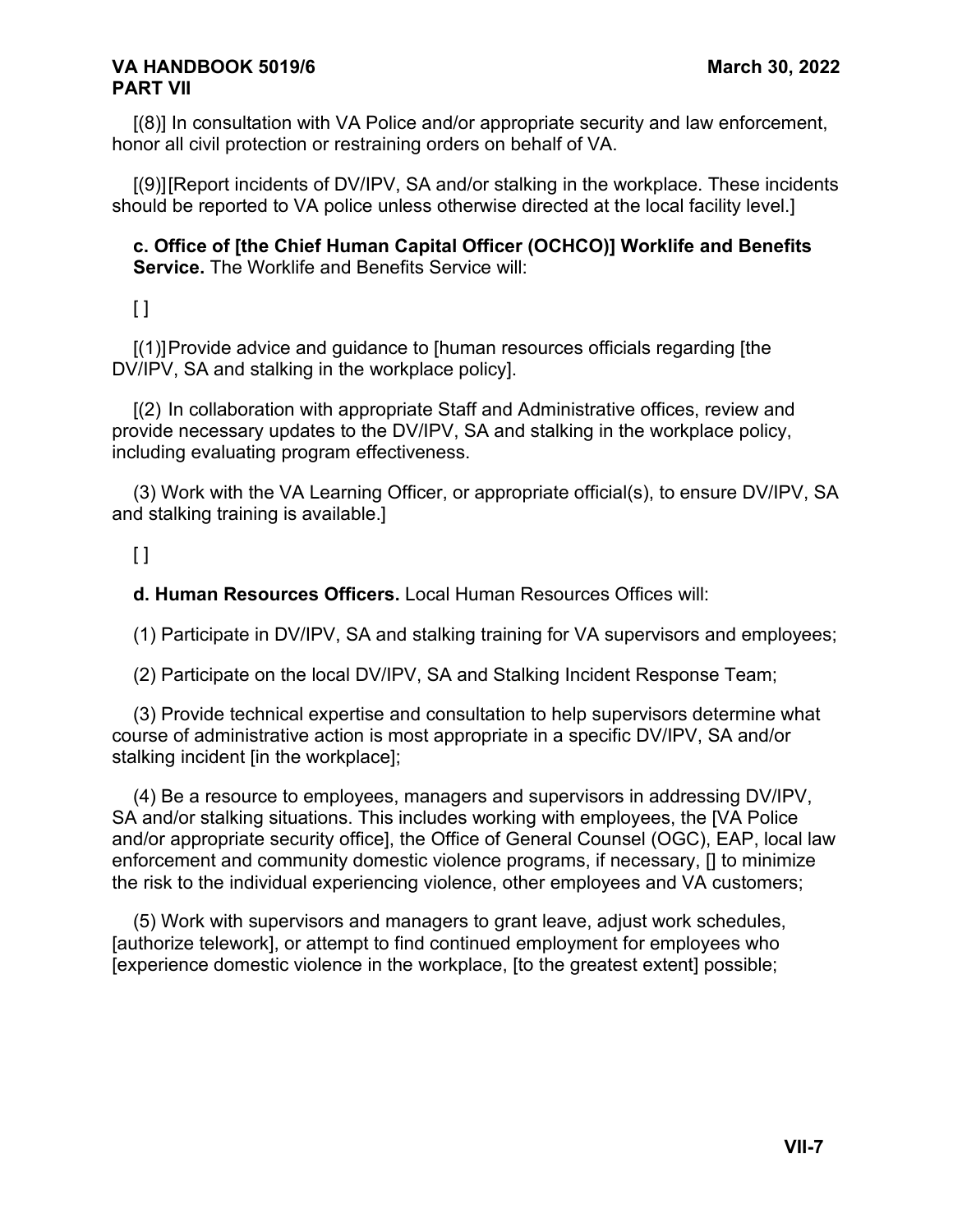(6) Maintain the confidentiality of incident circumstances and other referrals under this part to the extent permitted by law;

(7) When appropriate, help supervisors determine appropriate workplace flexibilities; and

(8) Determine whether sufficient evidence exists to support taking a disciplinary action once the investigation of any misconduct is complete for VA employees who are perpetrating DV/IPV, SA and/or stalking [in the workplace, or determine if disciplinary action should be deferred pending criminal investigation].

**e. Building Safety and Security.** Maintaining a secure and physically safe workplace is part of any good strategy for preventing workplace violence of any kind. VA uses a variety of security measures to help ensure safety. Qualified [VA police officers or] security [] personnel can provide a valuable first line of defense for employees who are pursued or stalked. Locations with no security forces on site are encouraged to establish contact with their EAP representative, local law enforcement and local domestic violence programs to develop an appropriate security response plan. In coordination with the individual experiencing violence, qualified [VA police officers and/or] security personnel [should]:

(1) Develop a workplace safety plan that includes and respects the affected employee;

(2) [When known,] maintain copies of restraining orders and photos of the perpetrator in all appropriate locations in accordance with the laws of the state or jurisdiction and in the court that issued the order; [and]

(3) Refer [individuals who experience DV/IPV, SA or stalking] to appropriate state and local law enforcement and other appropriate resources.

**f. Collective Bargaining.** VA management will comply with national collective bargaining agreements.

**g. Employee Assistance Program.** EAPs can be strategic partners and valuable resources in addressing DV/IPV, SA and stalking as a workplace issue. The EAP should support facility supervisors in their response to the needs of employees affected by DV/IPV, SA and stalking [in the workplace]. To the extent possible, the EAP should work in conjunction with supervisors and/or VA Police/[] security [personnel], with the employee's permission, to plan for the safety of the workgroup when incidents of DV/IPV, SA, or stalking affect the workplace. Locations with no EAP representative on site are encouraged to work with the local DV/IPV, SA and Stalking Incident Response Team to develop an appropriate response plan.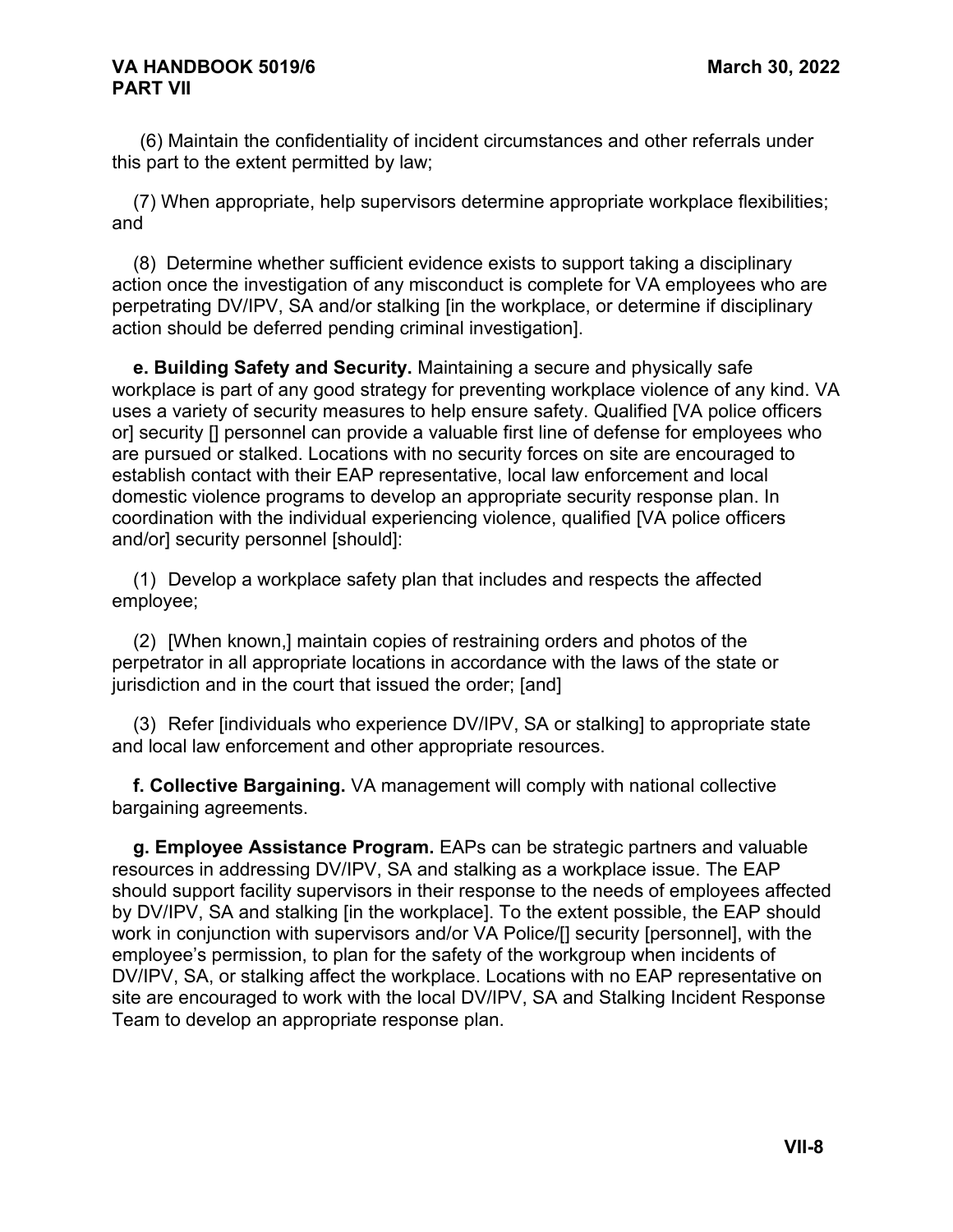(1) An EAP referral can be a simple tool to encourage [individuals who experience] DV/IPV, SA, or stalking to seek out help or assistance. A list of resources for [individuals who experience] DV/IPV, SA, [or] stalking should be maintained to provide employees with information regarding crisis hotlines and local and national service providers, including EAPs when available, that can assist these individuals [(also found on the [Worklife and Benefits Service website\)](https://vaww.va.gov/OHRM/WorkLife/Domestic_Violence.asp).]

(2) EAP professionals play a key role in training staff on how to identify warning signs of potential violence and on how to intervene most effectively. EAPs play the following key roles:

(a) Maintain up-to-date referral resources on domestic violence hotlines, advocacy groups, shelters, counseling services and legal services (pro bono legal assistance and domestic violence/family court information) as well as resources for individuals using violence, including certified batterer's intervention programs. As these resources change frequently, it will be important to verify the referral information often.

[ ]  $\lbrack$ 

[ ]

[(b)] When appropriate and with the written permission of the individual experiencing [DV/IPV, SA, or stalking in the workplace], provide advice and consultation to the supervisor[, human resources and/or any other individual/entity with a need to know. Consultation will be related] to issues of DV/IPV, SA, or stalking in the workplace in order to achieve workplace cooperation regarding leave of absence, fair consideration of any performance or conduct problem directly related to the violence, safety needs, disciplinary actions against an individual who [uses violence against] a co-worker or employee in the workplace and access to any other needed services.

[(c)] Discuss with human resources staff any human resources policy which may negatively impact individuals who are experiencing [DV/IPV, SA, or stalking in the workplace].

 $[1]$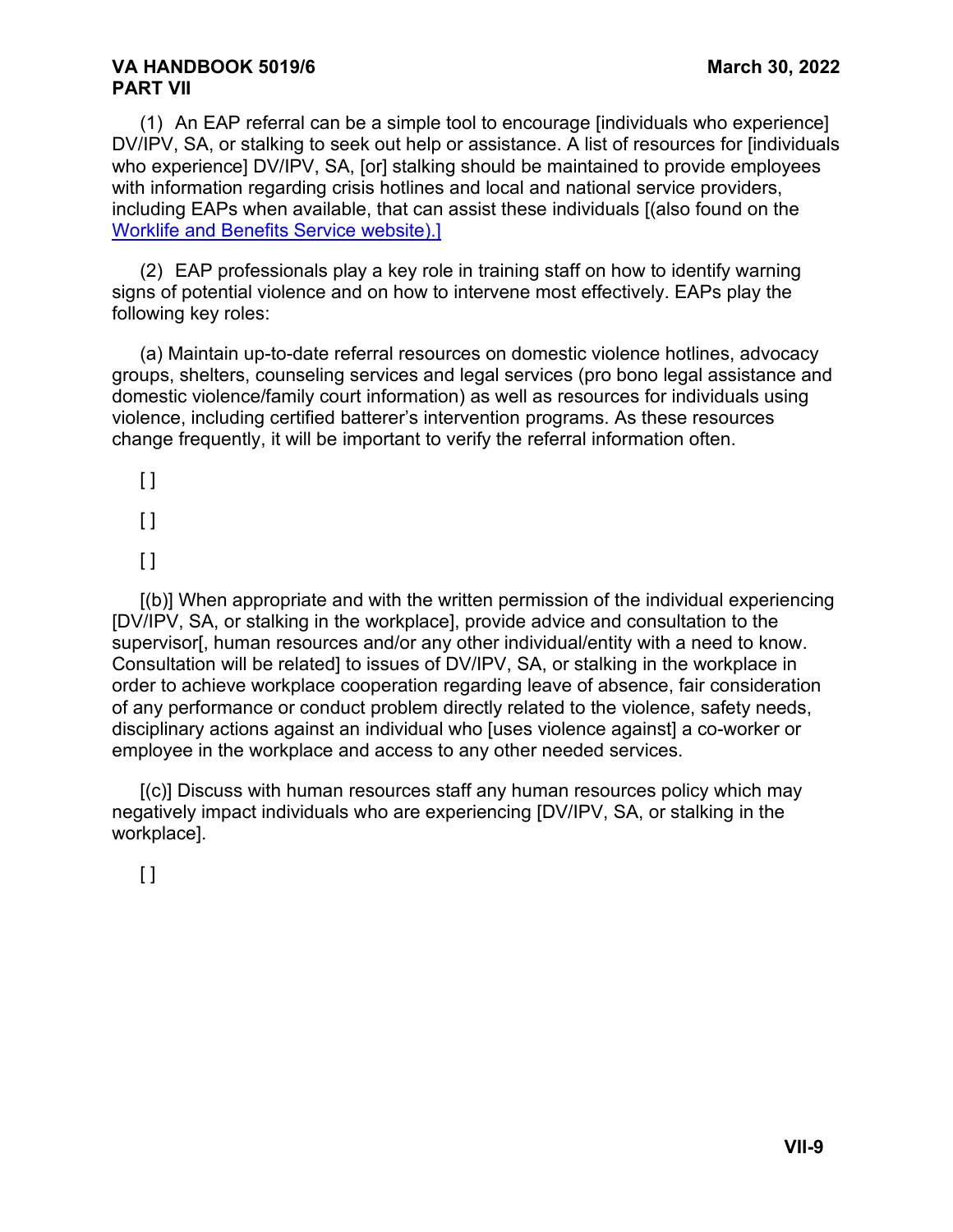#### **6. WORKPLACE FLEXIBILITIES.**

a. Various types of workplace flexibilities are available to an employee when the employee and/or the employee's family member(s) are experiencing DV/IPV, SA, [] and[/or] stalking. To the greatest extent possible, supervisors should work in collaboration with the employee to provide leave and/or other workplace flexibilities to help the employee remain safe and maintain his or her work performance. All possible leave options should be considered for an employee in this situation. When the need for time off is foreseeable, an employee must provide reasonable advance[d] notice to the supervisor.

b. [ ] Employees are not required to provide personal details in their requests for leave. However, employees are required to provide enough information in their leave requests so that supervisors know which type of leave is appropriate (e.g., sick leave, annual leave, leave without pay, etc.). Available flexibilities regarding leave from the workplace can be found in VA Handbook 5011, Part III. Flexibilities may vary depending on whether the employee is covered by the Title 5 or Title 38 employment system. It is important to note that these options may be applied to situations in which DV/IPV, SA and/or stalking is currently taking place or to situations in which the trauma is related to a past incident(s).

c. Individuals experiencing DV/IPV, SA and/or stalking may need time off to secure medical assistance, legal assistance, counseling, or to attend to other matters related to the violence, such as court proceedings, relocation, or safety planning for him or herself. Every reasonable effort will be made to assist an employee to maintain employment when the employee is experiencing or has experienced violence in or outside the workplace. The supervisor will work in collaboration with the employee to provide reasonable and flexible leave options when an employee is experiencing DV/IPV, SA and/or stalking. The supervisor will also work with an employee to determine if other non-leave related assistance will facilitate the employee's ability to remain safe and maintain his or her work performance[] [(e.g., modifying work schedules, changing employee's location within the workplace or location of a parking spot, changing phone numbers, arranging telecommuting options, etc.)] Refer to [ ] VA Handbook 5011 [Parts II and III] for specific information regarding leave and hours of duty.

#### **7. STATEMENT OF CONFIDENTIALITY**

a. VA recognizes and respects an employee's right to privacy and the need for confidentiality and individual consideration. Confidentiality of an employee's disclosure regarding violence will be maintained to the extent permitted by law and unless the disclosure would result in physical harm to any person and/or jeopardize safety within the workplace. When information must be disclosed to protect the safety of individuals within the workplace, the breadth and content of such disclosure shall be limited to information reasonably necessary to protect the safety of the disclosing employee and others to comply with the law.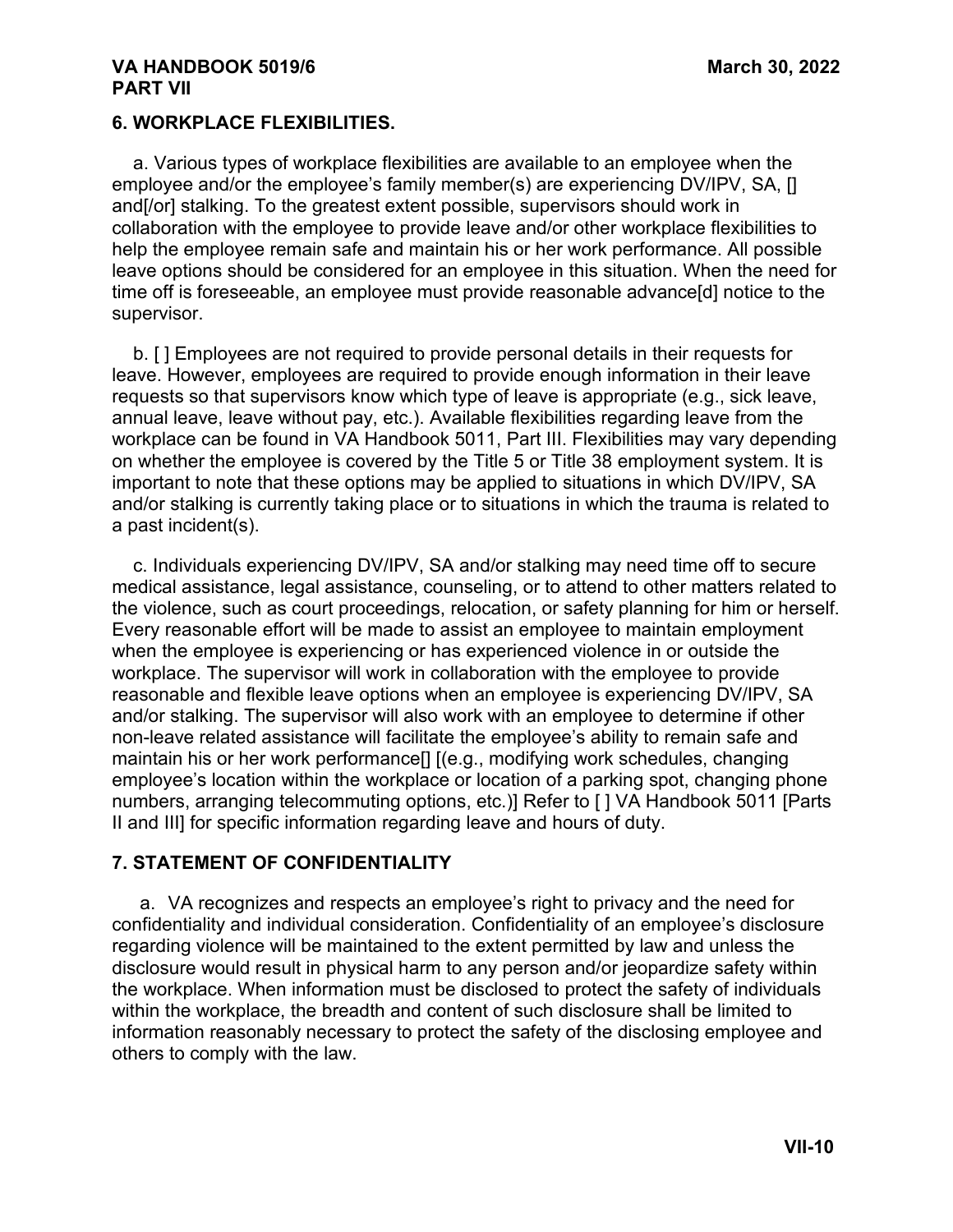Every effort will be made to provide advance[d] notice to the employee who disclosed information if the disclosure must be shared with other parties in order to maintain safety in the workplace. The employee shall be provided with the name and title of the person to whom the employee's statements will be shared with an explanation of the necessity and purpose regarding said disclosure.

b. Supervisors should be aware that the confidentiality of employee information and records related to DV/IPV, SA and stalking is critical. [If it's determined that written information must be retained, it] must be protected and kept separate from other records maintained on the employee. Any type of monitoring or evaluation depends, in part, on written or electronic records. It is crucial that any records relevant to DV/IPV, SA and stalking incidents be kept in a confidential place and only shared, as necessary, with appropriate personnel, such as those involved in security or management roles. See [The Office of Personnel Management Guidance for Agency-Specific Domestic](https://www.opm.gov/policy-data-oversight/worklife/news/2013/2/opm-guide-for-agency-specific-domestic-violence-sexual-assault-and-stalking-policies-released/)  [Violence, Sexual Assault and Stalking Policies](https://www.opm.gov/policy-data-oversight/worklife/news/2013/2/opm-guide-for-agency-specific-domestic-violence-sexual-assault-and-stalking-policies-released/) for further discussion on confidentiality.

### **8. RESPONSES TO [INDIVIDUALS WHO EXPERIENCE DV/IPV, SA OR STALKING]**

a. **Nondiscrimination and Non-Retaliation.** VA shall not discriminate in hiring, staffing, or other terms and conditions of employment against any employee for disclosing his or her status as a[n individual who experiences domestic violence] or for submitting a complaint or disclosing concerns about violence to VA. VA shall not retaliate or take adverse employment actions against any employee for submitting a complaint pursuant to this policy, for disclosing his or her status as a[n individual who experiences domestic violence] or for actions of violence perpetrated by another against an employee that occur in or have an impact on the workplace.

b. **Work Performance.** Employees who are experiencing violence may experience temporary difficulty fulfilling job responsibilities. If a supervisor becomes aware that an employee's work performance or conduct has been impacted by DV/IPV, SA and/or stalking, the supervisor will offer support to the employee and work in collaboration with the employee to address the issues, in accordance with established policies within the workplace. The supervisor will consider the impact of DV/IPV, SA and/or stalking as a mitigating factor in determining administrative actions against individuals experiencing violence for workplace performance, as described in OPM guidance. The supervisor will take appropriate measures to ensure an employee's status as someone experiencing DV/IPV, SA and/or stalking does not negatively impact/ compromise his or her rights and privileges of employment with VA.

c. **Protection and Restraining Orders.** An individual experiencing domestic violence may seek an order of protection, or may receive a restraining order from the appropriate court or law enforcement body, as part of his or her efforts to become safe and as part of his or her workplace safety plan. VA recognizes that the workplace may or may not be included on an order as a location from which a[n individual who uses violence] must remain away. If an employee chooses to disclose the existence of a protection or restraining order to his/her supervisor, VA will, wherever possible, assist the employee to enforce said order, shall archive said order in a confidential and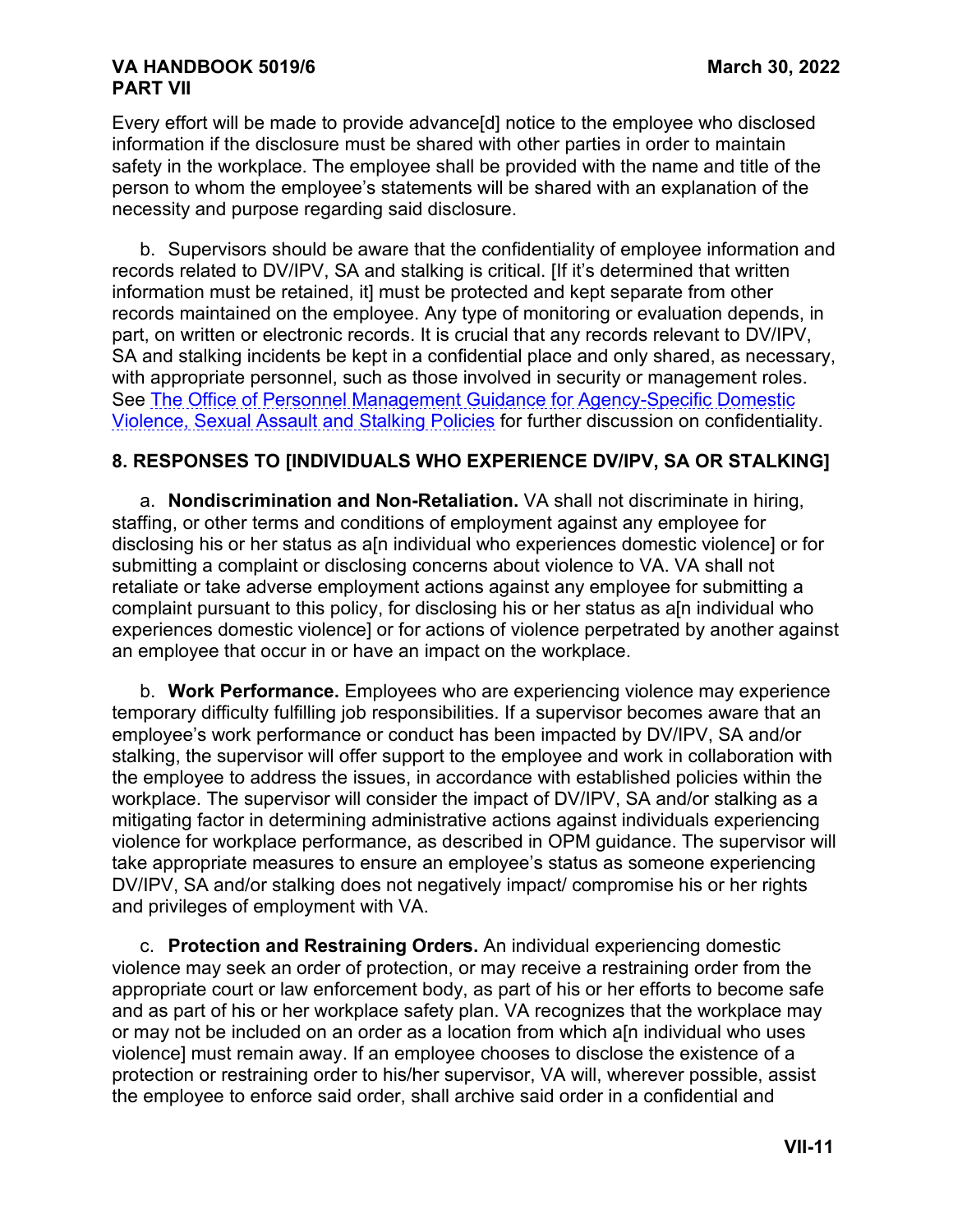separate file from the employee's personnel file and, if applicable, will assist the employee to gather documentation from the workplace, such as email or voice messages, that could support the employee's efforts in the justice system or otherwise obtain or maintain safety from a perpetrator. [Supervisors and managers, in conjunction with local the Human Resources office, will grant leave, adjust work schedules, authorize telework, or attempt to find continued employment for employees who experience domestic violence in the workplace, to the greatest extent possible.]

**9. RESPONSES TO EMPLOYEES CONCERNED ABOUT VIOLENCE.** Co-workers, managers and other employees should only report incidences of DV/IPV, SA and/or stalking themselves if they have the full consent of the individual experiencing violence. Reporting without consent of the individual would only be appropriate in incidences of imminent and severe harm to employees or VA property. VA shall not retaliate against, terminate, or discipline any employee for reporting concerns about workplace related incidents of violence pursuant to this part, including an allegation that the act was perpetrated by a fellow employee or person in a management capacity. Prohibited acts of retaliation include, but are not limited to, demotion or withholding of earned pay, as well as acts of personal retaliation, such as those related to an employee's immigration status or sexual orientation. Any employee who believes he or she has been subjected to retaliation as a result of making a report pursuant to this policy [may] contact his or her local Human Resources Office. [Employees may also contact the Office of Accountability and Whistleblower Protection; Office of Special Counsel; or the Office of Resolution Management Diversity and Inclusion, Harassment Prevention Program.]

**10. RESPONSES TO EMPLOYEES WHO COMMIT VIOLENCE.** If an employee discloses that he or she has committed a workplace-related incident of violence, as defined in paragraph [3t], or if a supervisor becomes aware that an employee may have committed such incident, the supervisor shall refer the employee to VA security or local law enforcement to conduct appropriate investigations, interventions and referrals. 38 CFR 1.204 requires VA employees to report to the VA OIG all felony crimes impacting upon VA programs and operations. This would include all felony crimes which have actually occurred or appear likely to occur on VA property. VA will investigate immediately and may [refer for criminal charges or] take disciplinary/adverse action, up to and including removal/termination, against any employee who threatens to commit or who commits workplace-related incidents of DV/IPV, SA and/or stalking. The supervisor will be responsible for initiating the investigation with the appropriate parties. Employees are prohibited from utilizing any workplace resources, such as work time, phones, email, computers, fax machines or other means to threaten, harass, intimidate, embarrass or otherwise harm another person. An employee who is subject to a protection or restraining order, or a named defendant in a criminal action as a result of a threat or act of DV/IPV, SA and/or stalking must disclose the existence of such criminal or civil action if the conditions of such actions interfere with the employee's ability to perform his or her job, impact another employee at VA or specifically relate or name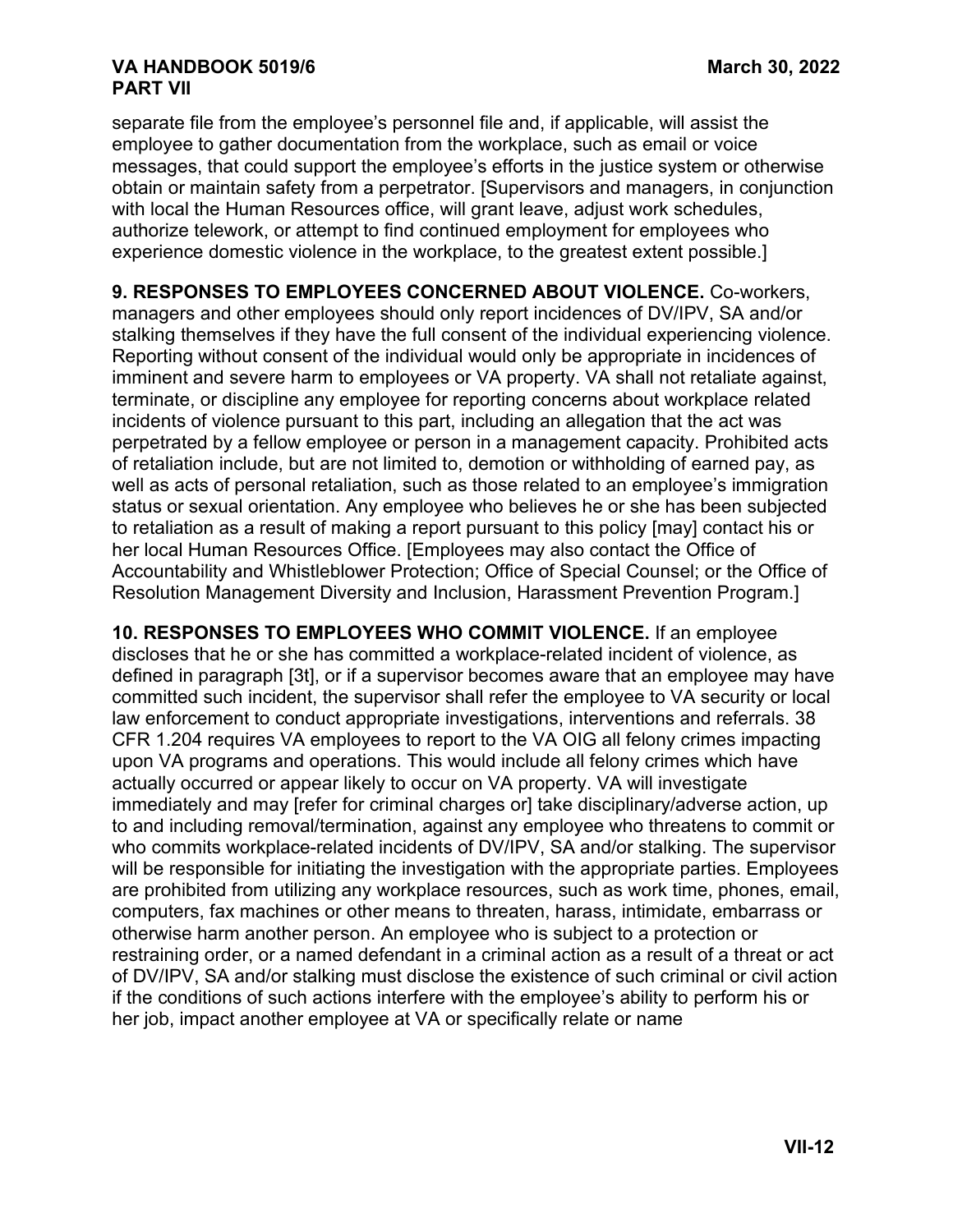VA in the civil or criminal action. Failure to disclose the existence of such criminal or civil actions in these circumstances may result in disciplinary/adverse action, up to and including removal/termination from employment.

**11. REPORTING AND REFERRALS.** Employees who use or experience DV/IPV, SA and/or stalking are encouraged to provide a report to their supervisor. The local facility POC, supervisor, or EAP representative will provide community referrals and resources to assist employees with their concerns or experiences regarding violence. An employee should also contact Human Resources/Employee Relations if he or she wishes to report a violation of this part. VA will not subject employees who report violence or report a threat of violence to work-related or personal retaliation. All locations [should] maintain, publish and post in locations of high visibility, such as bulletin boards and break rooms, health units, phone directories and online information databases, a list of resources for individuals experiencing DV/IPV, SA and/or stalking, including but not limited to the National Domestic Violence hotline number (800) 799- SAFE, security services appropriate to location, the EAP number, the phone number and [description of local domestic violence resources, information on how to obtain civil orders of protection and criminal justice options and a list of certified batterers' intervention programs]. It is particularly important that written resource and referral information be available in all the languages spoken by employees. Other appropriate assistance may need to be evaluated on an individual basis.

**12. SAFETY PLANNING, BUILDING SAFETY AND SECURITY SERVICES.** When a violent incident affects the workplace, it is important that employees and supervisors know what to do. In consultation with the individual experiencing violence and his or her supervisor, or other support personnel identified by the individual experiencing violence, security offices should assist these individuals in developing the workplace and telework component of their safety plans. This planning may involve temporary changes, such as moving the employee to a more secure location or instituting an adjustment to the employee's work schedule to make the employee less vulnerable to contact by the person using violence. Wherever possible, local security offices will also keep copies of restraining orders and photos of the perpetrator at all appropriate security locations in accordance with the laws of the state or jurisdiction and/or the court that issued the order. [VA Police service and/or appropriate] security personnel will also:

a. Provide consultation and reasonable assistance to employees experiencing violence or who fear an attack may occur at work.

b. Document violations of a restraining order.

c. Respond and intervene, as needed, to calls concerning safety in the workplace.

d. Accept transferred harassing telephone calls from the [individual who uses violence against the employee] and document the calls.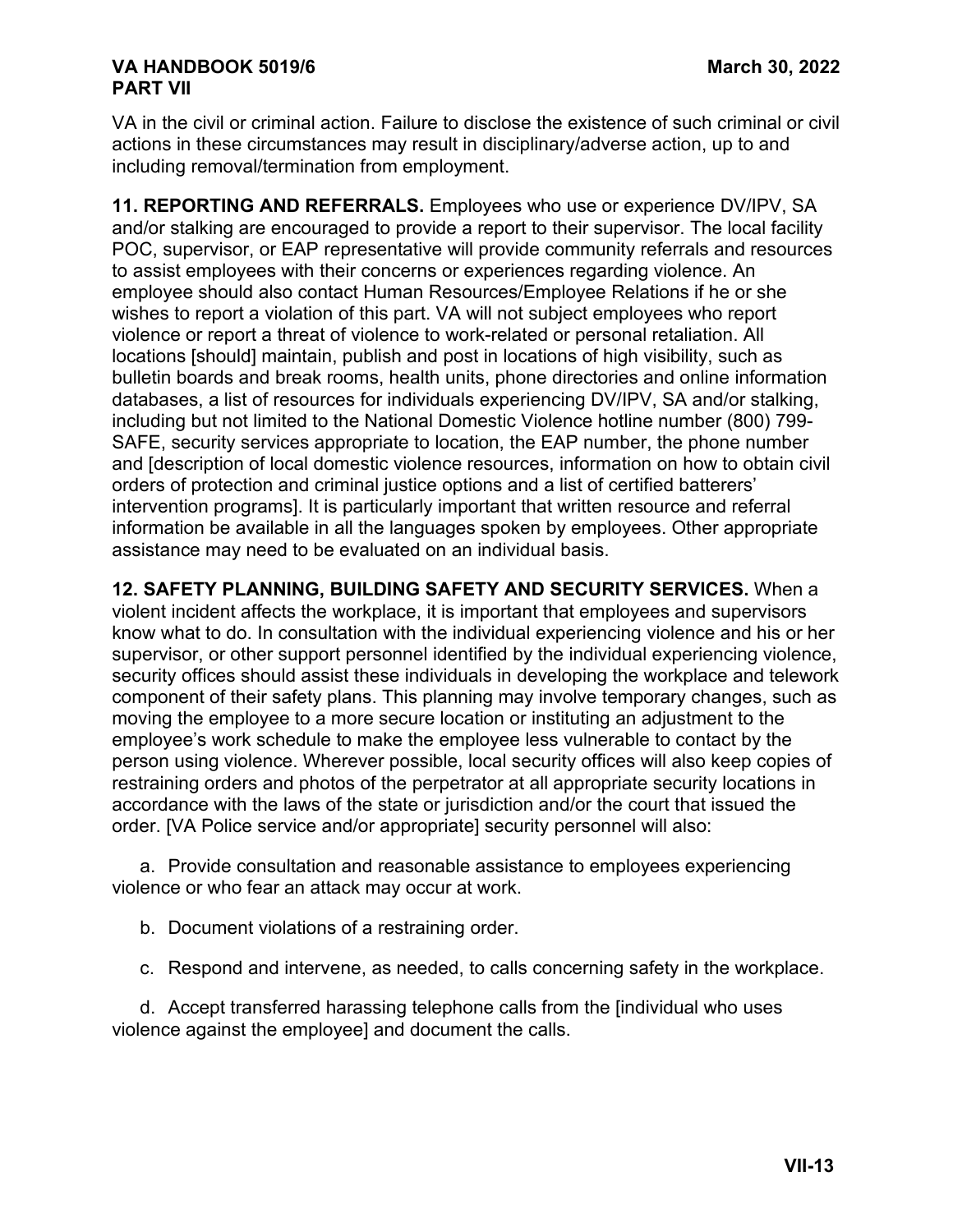e. Work closely with appropriate law enforcement agencies to ensure workplace safety.

f. Keep a [] copy of any restraining orders provided by the employee in a confidential file. Access to orders and information contained in them should be limited on a need-to-know basis.

g. Review the safety of parking arrangements. Worksites may differ on regulations and procedures regarding parking.

h. In addition, [VA Police service and/or appropriate] security [] personnel can provide a valuable first line of defense for employees who [experience DV/IPV, SA, or stalking]. It is critical to involve the security office when both individuals work in the same physical location. Individuals who [use] violence [and/or engage in] stalking can be extremely resourceful in gaining access to buildings and sites, with even the best of security systems, often by simply talking their way in or getting someone on the inside to help. In reviewing site access and entry control systems and procedures, consider the following issues:

(1) How well trained are officers, including contract security officers, with respect to DV/IPV, SA and/or stalking as it impacts the workplace?

(2) Are VA policies and procedures easily accessible and distributed as appropriate?

(3) Could someone talk their way past a security officer by claiming, for example, that they are there to have lunch with their spouse or partner or that they were authorized to make a package delivery?

(4) Do employees inside the building open the door to strangers who have "forgotten their IDs"?

(5) Do employees receive annual security training that incorporates discussions of workplace violence concerns?

(6) Do employees have round-the-clock-security, or could someone gain access to the building after hours?

**13. TRAINING.** Training for all VA personnel is an important part of responding to DV/IPV, SA and stalking in the workplace. It is highly recommended every employee completes the training in the Talent Management System (TMS) titled "Domestic Violence/Intimate Partner Violence (DV/IPV), Sexual Assault (SA), Stalking in the Workplace" (TMS course #3940800). This training will emphasize identification of warning signs of potential violence in both the victim and perpetrator and how to intervene most effectively. Additionally, facilities are encouraged to offer site-specific training sessions. Training sessions conducted by local EAP, security and employee relations staff are particularly helpful, enabling employees to get to know experts within their facility or site who can help them when potentially violent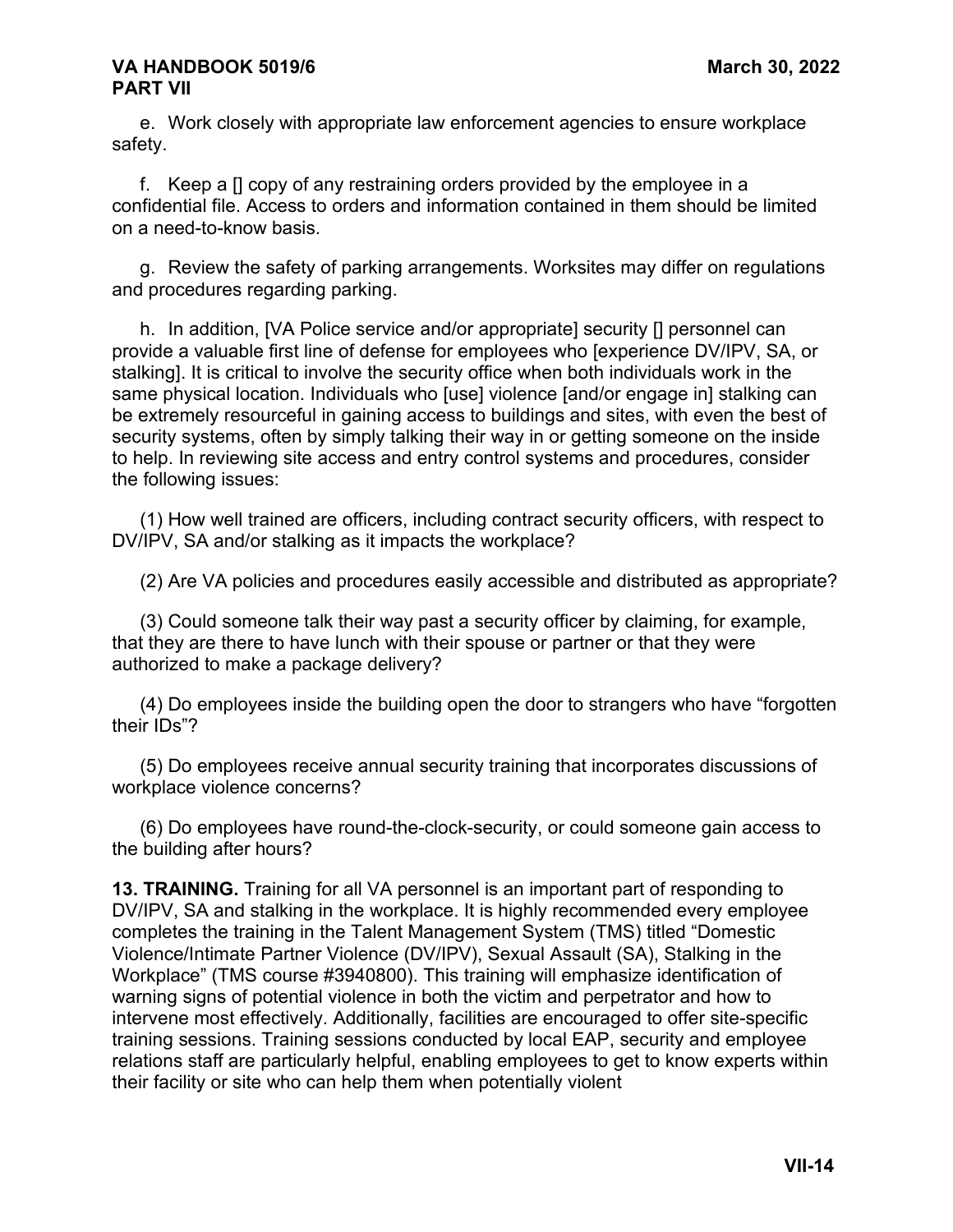situations arise. Employees and supervisors seek assistance at a much earlier stage when they personally know who can provide assistance. Providing appropriate training assures employees that management will take threats seriously, encourages employees to report incidents and demonstrates management's commitment to dealing with reported incidents. [ ]

**14. ADDRESSING COMPUTER TECHNOLOGY CONCERNS**. Information technology personnel will consult with the individual experiencing violence to address computer safety concerns. These concerns include the use of computer technology to harass or stalk an employee, as well as information on the VA's website that could potentially be used to harm the [individual who experiences domestic violence]. As appropriate, the safety plan will address these concerns, including the removal of identifying information, such as the individual's telephone number and office location, from VA's internal and external websites.

**15. CONTRACTORS.** The VA workplace also includes contractor employees of vendors. Such personnel are not VA employees. [Executive Order 11246](https://www.dol.gov/agencies/ofccp/executive-order-11246/ca-11246) as amended, sets requirements for Federal contractors on non-discriminatory practices and prohibits contractors from discriminating against their employees on the basis of sex, including by engaging in or allowing their employees to engage in sexual harassment. Contractors are also required to comply with [Title VII of the Civil Rights Act of 1964,](http://www.eeoc.gov/laws/statutes/titlevii.cfm) including its prohibition on sex discrimination. Prohibited behavior could occur in conjunction with DV/IPV, SA, or stalking. Concerns regarding the conduct of contractors should be promptly brought to the attention of the relevant contracting officer or contracting officer's [] representative and/or agency security personnel or law enforcement. If a contractor is experiencing or using violence in the workplace, the supervisor will consult [VA police and/or appropriate] security personnel as necessary to enhance the safety of the workplace.

#### **16.RESOURCES LISTING. [A listing of resources is available on the** [Worklife and](https://vaww.va.gov/OHRM/WorkLife/Domestic_Violence.asp)  [Benefits Service website](https://vaww.va.gov/OHRM/WorkLife/Domestic_Violence.asp)**, including government and external organizations, training, advocacy programs and the national crisis intervention hotline.]**

# **17.REFERENCES.**

- a. a. 5 U.S.C. 105.
- b. b. 38 CFR 1.204.
- c. [Executive Order 11246.](http://www.dol.gov/ofccp/regs/compliance/fs11246.htm)
- d. Presidential Memorandum on Establishing Policies for Addressing Domestic Violence in the Federal Workplace, April 18, 2012
- e. Title VII of the Civil Rights Act of 1964.
- f. Title VII of the Civil Service Reform Act of 1978, PL 95-454.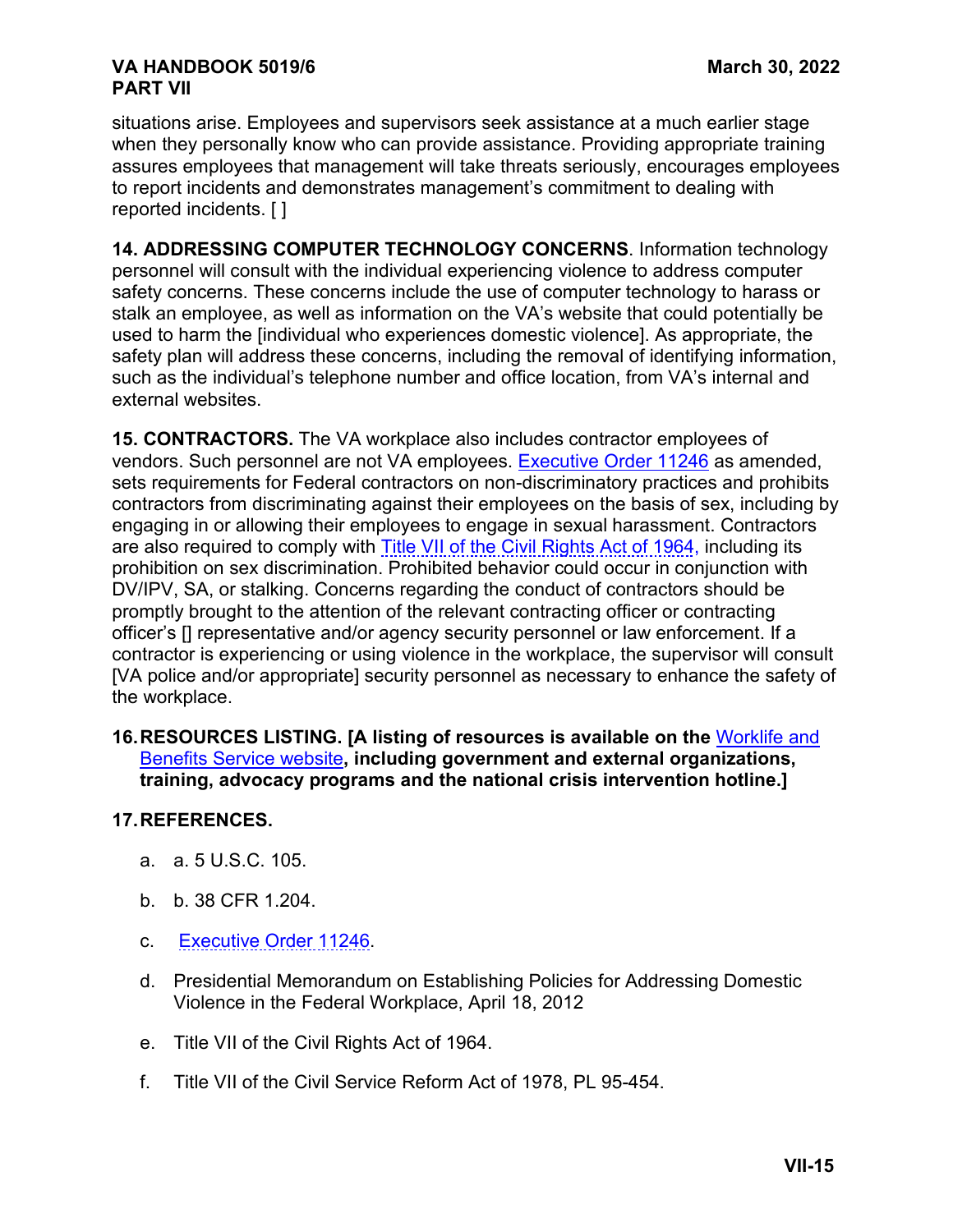- g. United Stated Office of Personnel Management Guidance for Agency –Specific Domestic Violence, Sexual Assault and Stalking Policies, February 2013.
- h. VA Handbook 5011.
- i. VA Handbook 5021.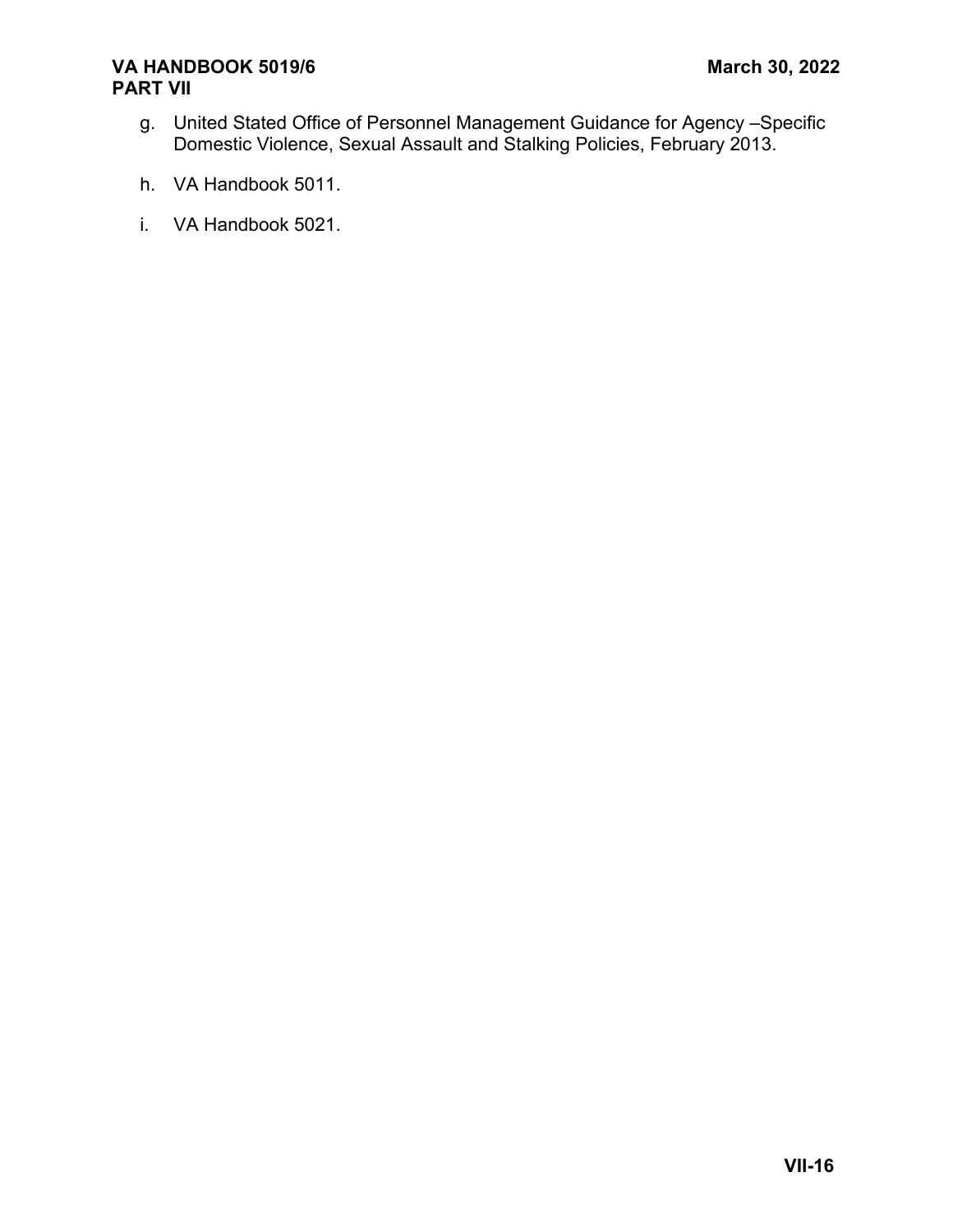# **APPENDIX [A]**

#### **COMPONENTS OF A WORKPLACE SAFETY PLAN**

- 1. Consider obtaining a civil order for protection and make sure that it is current and on hand at all times. Include the workplace on the order. A copy should be provided to the police, your supervisor, Human Resources [(who may consult with General Counsel as needed)] and Security regardless of whether you believe that the abusive partner may come to the work site. Ask co-workers and/or supervisors to call the police if the perpetrator threatens, harasses you at work or violates the civil order for protection in any way.
- 2. Consider providing a picture of the individual who use[s] violence to reception areas and/or security.
- 3. Consider identifying an emergency contact person should your employer be unable to contact you.
- 4. Review the safety of your parking arrangements.
- 5. Consider having Security escort you to and from your car or public transportation and/or obtaining special parking access.
- 6. Consider requesting a change and/or unpredictable rotations of your work schedule, work site, or work assignment if such a change is possible and would enhance your safety at work.
- 7. Consider having your telephone calls screened at work.
- 8. Consider requesting additional security measures for your work site. It may be possible to relocate your workstation to a more secure area.
- 9. Review the safety of your childcare arrangements. If you have a protective order, make sure the provider has a copy.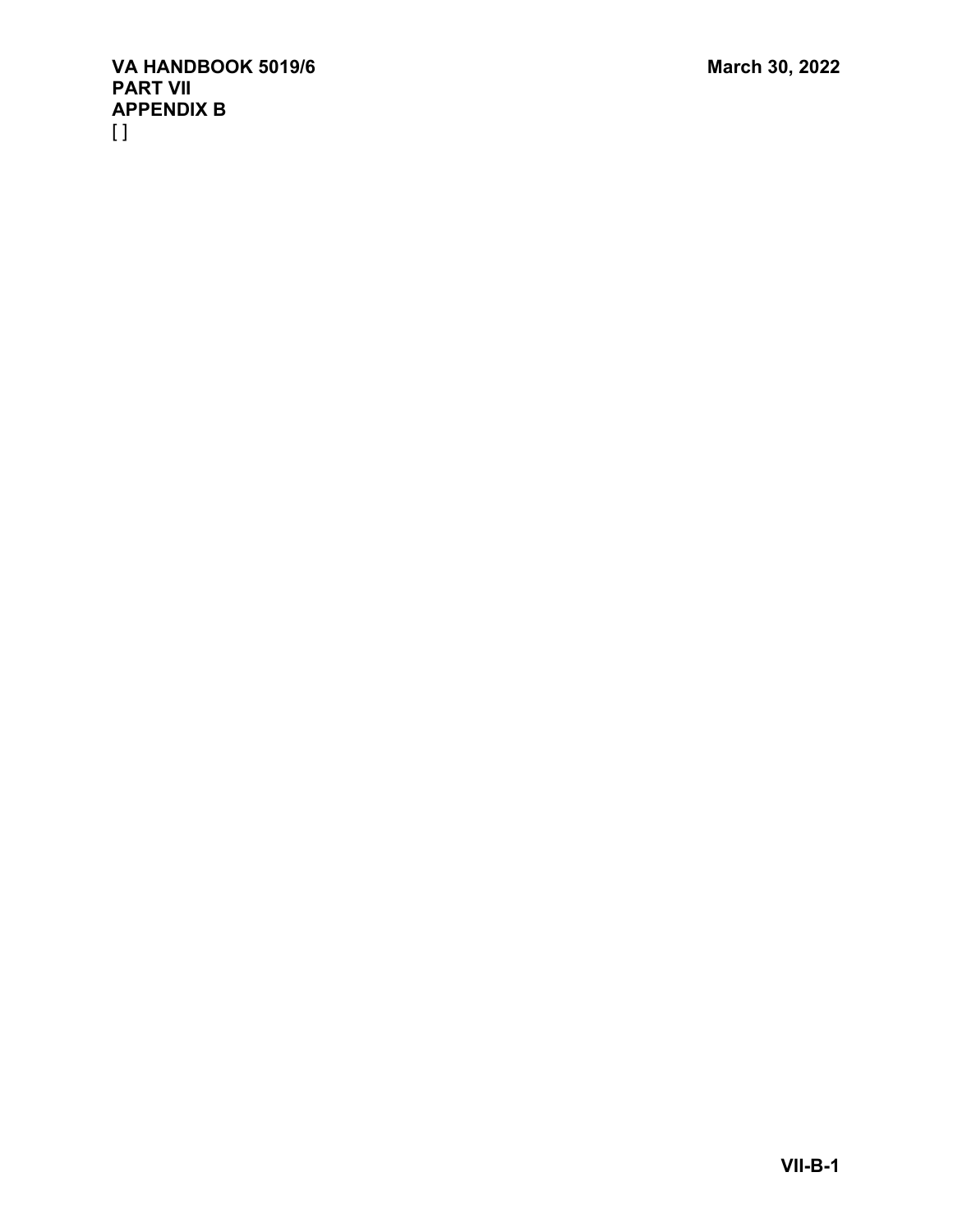#### **VA HANDBOOK 5019/6 March 30, 2022 PART VII APPENDIX C**

 $[ \ ]$